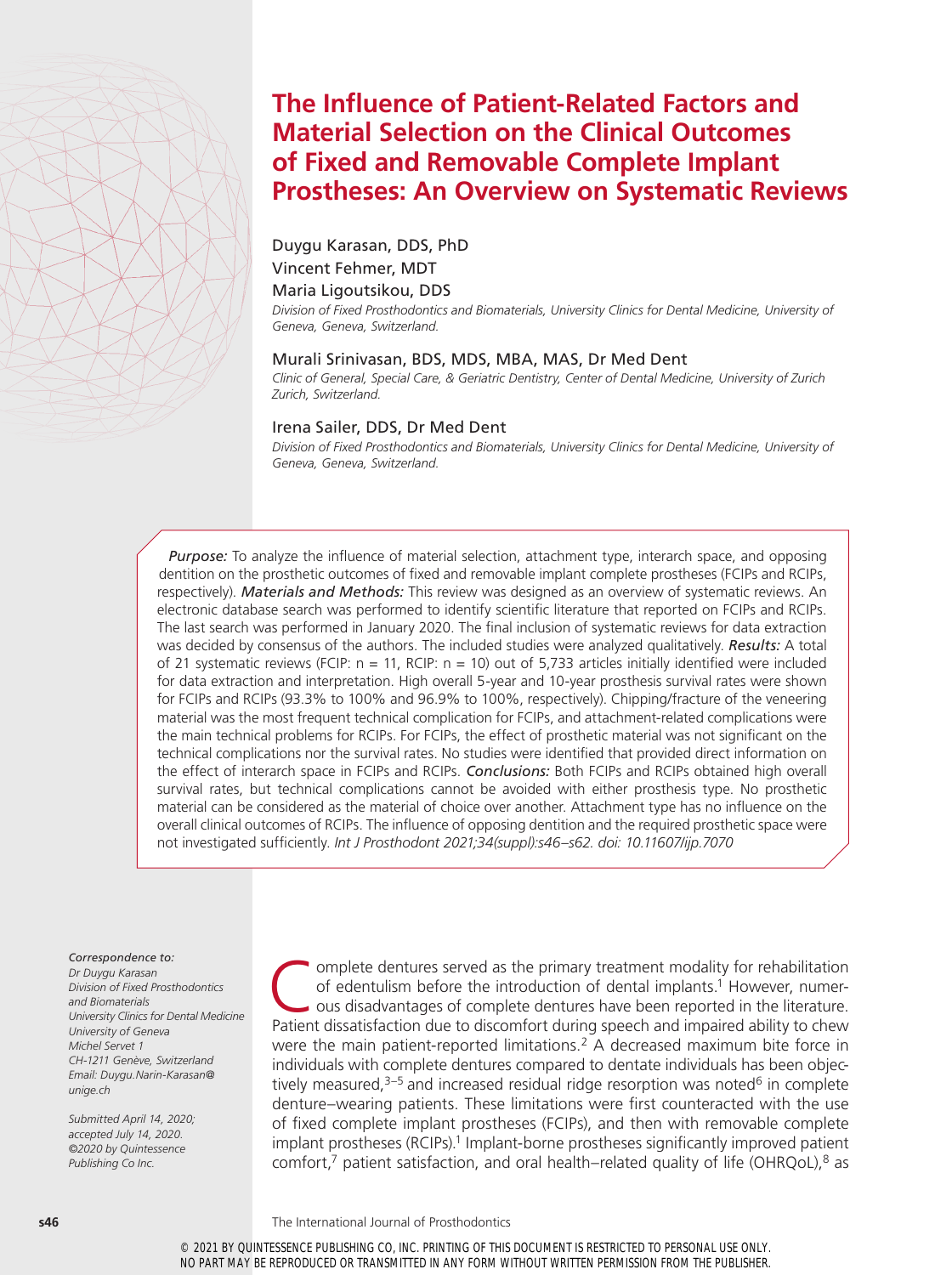reported in several reviews of the literature. Moreover, bone preservation<sup>9</sup> and biting forces<sup>10</sup> were reported to be significantly higher for edentulous patients rehabilitated with implant prostheses.

Regarding clinical performance, FCIPs and RCIPs have both elicited high prosthesis survival rates in edentulous patients. The 5-year prosthesis survival rates were reported to be 93.3% to 100%11–15 for FCIPs and 96.9% to 100%16,17 for RCIPs. Additionally, both types of prosthesis have shown similar results regarding preference during prosthesis selection and masticatory efficiency.18–20 Accordingly, both FCIPs and RCIPs can be considered as favorable solutions for the prosthetic rehabilitation of edentulous patients based on survival rates and patient preference.

When deciding between a fixed or removable prosthesis for the rehabilitation of completely edentulous patients, there are numerous parameters to consider, such as patient-based esthetic requirements, hard and/ or soft tissue status, and intermaxillary relationship. The most relevant esthetic factor is whether or not facial tissues, such as the lips and cheeks, need support. Furthermore, advanced hard and/or soft tissue resorption related to edentulism might lead to a need for complex augmentation procedures for fixed implant prostheses, which can potentially be avoided with RCIPs. Last, RCIPs are less favorable than fixed solutions for cases with limited prosthetic space.

Despite the high survival rates, prosthesis-related complications are reportedly inevitable for both FCIPs and RCIPs. However, a difference has been noted between the two types of restorations with regard to the incidence of prosthetic complications and maintenance needs. The complication rate and maintenance need for RCIPs were reported to be 4 to 10 times higher than for FCIPs.21 Moreover, the likelihood of prosthetic complications for FCIPs was reported to be 70.7% after 5 years and 91.4% after 10 years.<sup>22</sup> Although avoiding prosthetic complications is unlikely,22 complications can be minimized by identifying possible risk factors with careful clinical evaluation prior to treatment, comprehensive treatment planning, and, finally, appropriate execution.22,23

Once a fixed or removable option is selected, the next treatment planning decision is the specific features of the prosthesis, such as prosthetic material, fixation method between the implant and restoration for FICPs, and attachment type for RICPs. With the introduction of new manufacturing methods and technologies (such as CAD/CAM), treatment protocols and prosthetic materials have evolved significantly.12,15 However, the influences of these new developments and materials have not been sufficiently reported in a comprehensive manner. Furthermore, the intermaxillary relationship and existing prosthetic space play important roles when deciding on a fixed vs removable prosthesis and other associated parameters, like prosthetic material or attachment system. Yet, not much information can be retrieved from the literature about the influence of these clinical patient-based factors on the clinical outcomes of complete implant prostheses. Hence, an in-depth analysis of these factors—namely, the necessary interarch space, the optimal prosthetic material, and the influence of opposing dentition—is needed for decision-making.

Therefore, this review aimed to evaluate the existing literature on the influences of material selection, attachment type, existing prosthetic space, and opposing dentition on the long-term clinical outcomes of FCIPs and RCIPs. In order to provide the highest level of evidence, this review was designed as an overview of systematic reviews, including the relevant literature on the topic of interest.

#### **MATERIALS AND METHODS**

This overview of systematic reviews aimed to analyze patient-related factors, such as prosthetic space and opposing dentition, as well as material-related factors. The Cochrane recommendations were followed for its design ([https://methods.cochrane.org/cmi/](https://methods.cochrane.org/cmi/overviews-of-reviews) [overviews-of-reviews](https://methods.cochrane.org/cmi/overviews-of-reviews)).

#### Focus Question

The focus question was structured by using the PICO (population, intervention, comparison, outcome) strategy:

- Population: Completely edentulous patients
- Intervention: Implant-supported full-arch fixed prosthesis
- Comparison: Implant-supported complete overdentures
- Outcome: Long-term prosthetic survival and complication rates, with outcome measures material selection, fixation type, attachment type, opposing dentition, and prosthetic space

Accordingly, the focus question of this present overview was: What are the influences of intermaxillary space, opposing dentition, and material selection on the long-term outcomes (ie, survival and complication rates) of FCIPs and RCIPs?

#### Search Strategy

An electronic database (MEDLINE/PubMed, Cochrane Library) search was performed to identify the scientific literature that reported on full-arch implant prostheses. The extracted data were divided into two groups: data related to FCIPs and data related to RCIPs. No search filters were applied, and the last search was performed in January 2020.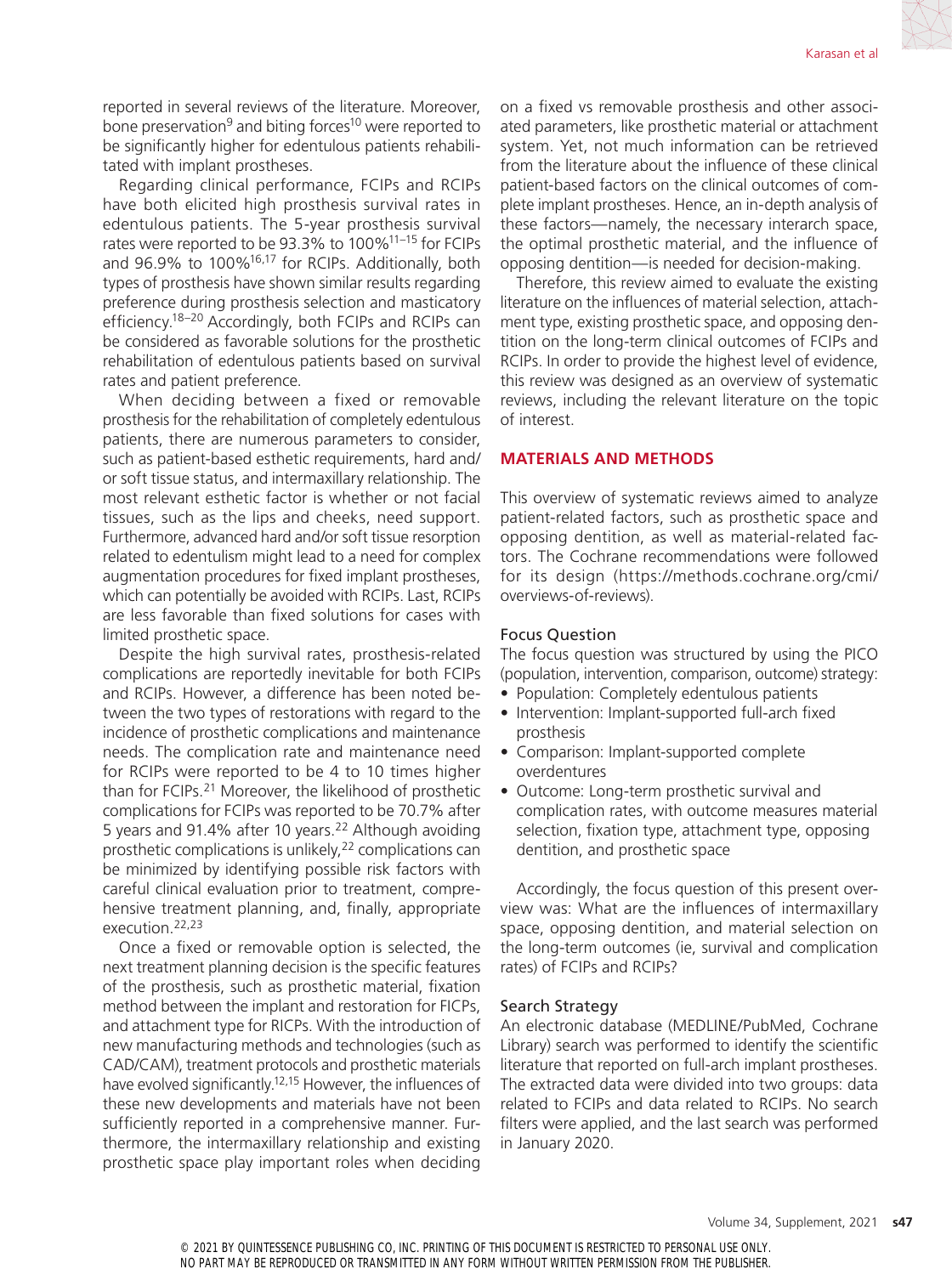## Search Terms

The following keywords were selected: edentulous mandible; edentulous maxilla; implant; full-arch; full arch; overdenture; fixed; removable; implant complete prosthesis; fixed complete prosthesis; and removable complete prosthesis. The combinations of the keywords were used as follows:

- (overdenture) AND implant
- (removable complete prosthesis) AND implant
- (fixed complete prosthesis) AND implant
- ((((removable) OR overdenture))) AND implant complete prosthesis
- (implant complete prosthesis) AND fixed
- ((((full-arch) OR full arch))) AND (((edentulous mandible) OR edentulous maxilla))
- ((((edentulous mandible) OR edentulous maxilla))) AND implant

Furthermore, a hand search was performed based on the included reviews' reference lists.

## Eligibility Criteria

Systematic reviews (SRs) with or without meta-analyses were considered for inclusion if they involved information in the following categories with respect to FCIPs and RCIPs:

- Long-term prosthesis survival rates, as well as maintenance and/or technical complication rates
- Effect of prosthetic material on clinical outcomes of FCIPs
- Effect of attachment type (ie, free standing, bar) on clinical outcomes of RCIPs
- Required prosthetic space for different fixation (cement- or screw-retained) and attachment types
- Effect of opposing dentition on prosthetic clinical outcomes

Clinical prospective and retrospective studies, laboratory studies, and preclinical studies were excluded, as well as SRs in which the prosthetic clinical outcomes (survival and/or technical and mechanical complication rates) were not directly related to the outcome measures of the focus question (ie, the prosthetic material, attachment type for RCIPs, fixation type for FCIPs, opposing dentition, and prosthetic space).

## Study Selection

A two-phase selection process was performed. In phase one, one reviewer (D.K.) screened the titles and abstracts in order to identify eligible SRs. The outcomes of this initial screening were reviewed and discussed by the reviewing team (D.K.; V.F.; M.L.; and I.S.).

In phase two, three reviewers (D.K.; V.F.; and I.S.) evaluated the eligible full-text articles. The final inclusion of an SR for data extraction was done by the consensus of these three reviewers.

## Data Extraction

Data extraction was performed by two reviewers (D.K. and I.S.). The included reviews were divided into two categories: FCIPs and RCIPs.

Subsequently, subcategorization was done as follows:

- Reviews on FCIPs: prosthetic material, fixation type, opposing dentition
- Reviews on RCIPs: attachment type, opposing dentition, and prosthetic space

The data extracted also included information on authors, year of publication, number of included primary studies, patient and prosthesis characteristics, follow-up period, survival rates of the prostheses, main technical complication outcomes, and main conclusions of the SRs.

## **RESULTS**

## SR Selection

A total of 10,029 references were identified in the electronic database search, and 5,733 remained after removal of duplicates. After screening of titles and abstracts, 76 articles were eligible for full-text assessment. SRs in which the prosthetic clinical outcome was not relevant to the assessed parameters were excluded ( $n =$ 55); therefore, 21 SRs in total (11 reviews for FCIPs and 10 reviews for RCIPs) were included in the qualitative synthesis. The complete workflow for identification and selection is provided in Fig 1.

## SR Characteristics

Overall, 11 SRs investigated the clinical outcomes of FCIPs associated with material ( $n = 7$ ),<sup>11–15,22,24</sup> fixation type (screw- vs cement-retained;  $n = 3$ ),  $25-27$  and opposing dentition ( $n = 1$ ).<sup>28</sup> The FCIP SRs were published between 2011 and 2020 (Table 1). Ten SRs evaluated the clinical outcomes of RCIPs assocated with attachment type (n  $= 9$ )<sup>16,17,23,29–34</sup> and opposing dentition (n = 1)<sup>35</sup> and were published between 2010 and 2018 (Table 2). No SR reporting on prosthetic space requirements for FCIPs or RCIPs was identified. Meta-analyses were performed in 9 of the 11 SRs investigating FCIPs<sup>11,14,15,22,24-28</sup> and in 6 of the 10 SRs investigating RCIPs.<sup>16,17,31-34</sup>

## Fixed Complete Implant Prostheses

Eight reviews<sup>11–15,26–28</sup> reported on FCIP survival rate, and eight reviews11–13,15,22,24–26 on technical complication rates (Table 1).

## *Prosthesis survival and technical complication rates*

Prosthesis survival was defined if the prosthesis was still in situ with or without modification after the follow-up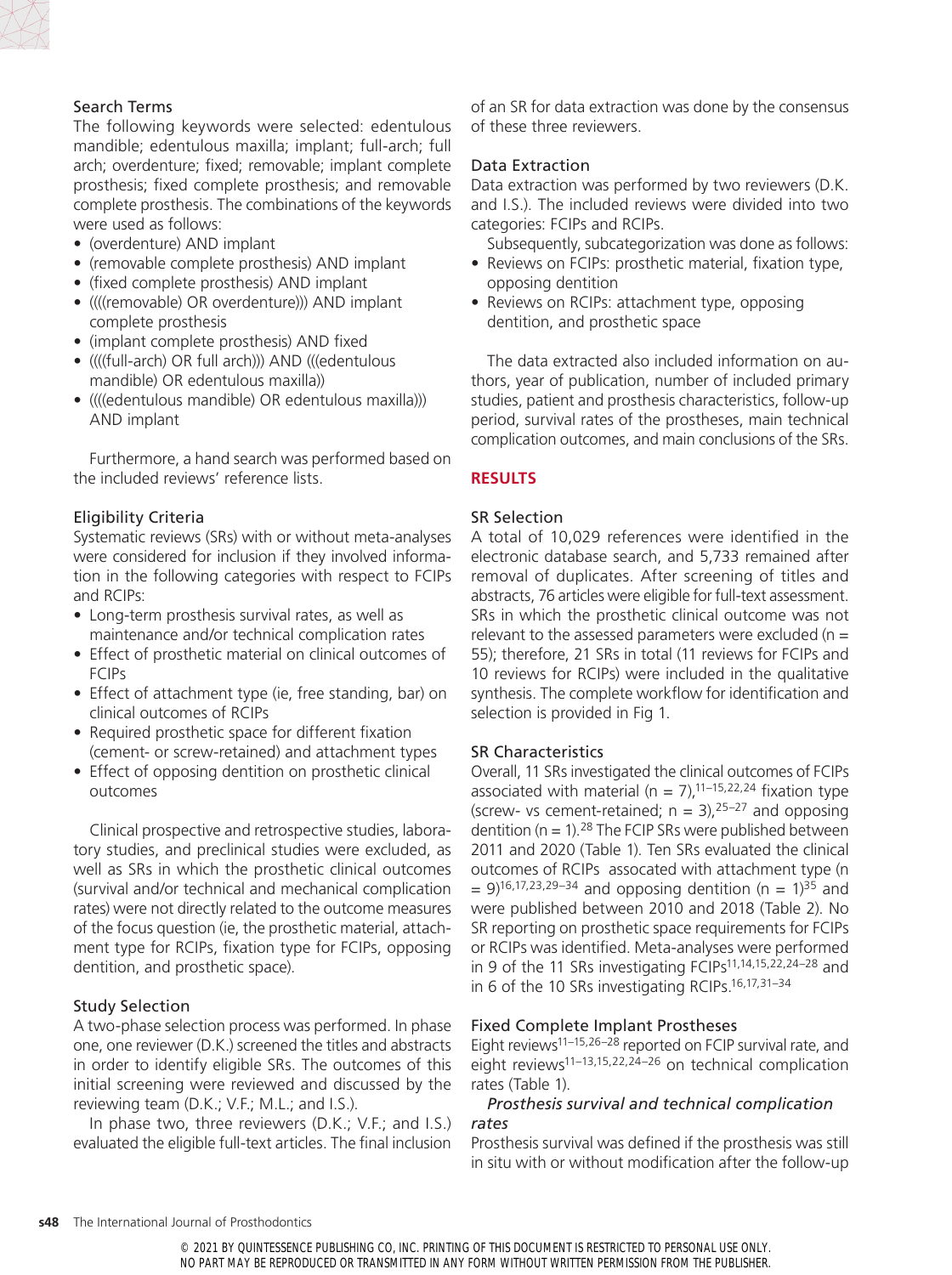

**Fig 1** Flowchart according to the PRISMA guidelines.

period. High overall survival rates were reported for FCIPs. Metal-acrylic resin FCIPs have a longer focus in the literature and acquired high survival rates: Papaspyridakos et al<sup>14</sup> reported survival rates of 98.61% after an observation period of 5 years and 97.2% after an observation period of 10 years. Bagegni et al<sup>11</sup> reported a 98% survival rate for precious metal-acrylic resin FCIPs after 9.3 years and a 96% survival rate for nonprecious metal-acrylic resin FCIPs after 6.06 years. Kwon et al<sup>13</sup> reported survival rates of FCIPs as 93.3% to 100% between a period of 5 and 10 years and 82% to 100% over 10 years. Since the use of zirconium dioxide  $(ZrO<sub>2</sub>)$ as a prosthetic material for FCIPs is relatively new, the follow-up periods and number of clinical studies are limited. Pieralli et al<sup>15</sup> reported an estimated 5-year survival rate of 97.7%, and Bidra et al<sup>12</sup> reported a 98.6% survival rate (4 failures out of 285 FCIPs). For metalceramic FCIPs, Papaspyridakos et al<sup>14</sup> reported an FCIP survival rate of 100% after 5 years and 100% after 10 years. Bagegni et al<sup>11</sup> reported a 96% survival rate for nonprecious metal-ceramic FCIPs after a mean follow-up period of 5.15 years.

Technical complications were reported as comprising both implant component–related complications (screw loosening, screw fracture, abutment fracture, implant fracture) and prosthesis-related complications (wear, decementation, veneering material chipping/fracture, framework fracture). While implant component–related complications were scarce,12,15,22,24 prosthesis-related complications, particularly chipping of the veneering material, were reported to be the predominant technical complication for FCIPs,12,13,15,22,24 occurring with an incidence rate between 8% and 34.8% over 5 years.<sup>12,15,22</sup> Furthermore, this problem was reported with an incidence rate of 66.6%<sup>22</sup> after 10 years and 70% after 15 years24 for metal-acrylic resin FCIPs.

### *Material selection*

The review by Bagegni et al<sup>11</sup> analyzed whether prosthetic material had an influence on the clinical outcomes of FICPs, and five types of prosthetic materials were identified: porcelain-fused-to–nonprecious alloys; porcelain-fused-to-ZrO<sub>2</sub>; precious metal-acrylic resin; nonprecious metal-acrylic resin; and PMMA. The followup period of the 41 included studies ranged from 3 to 20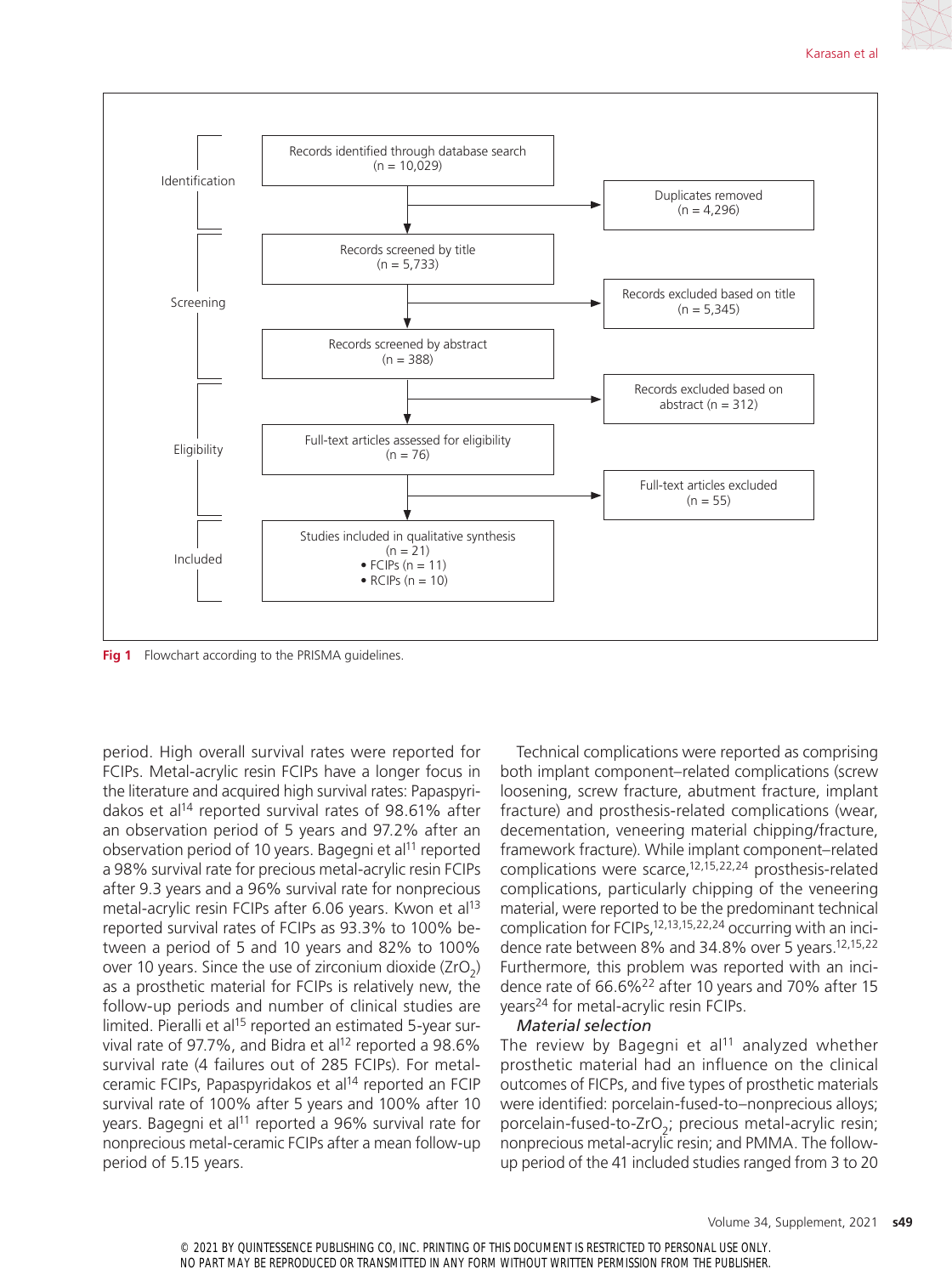

| Study, y                                        | No. and type<br>of studies<br>included             | Publica-<br>tion<br>period of<br>included<br>studies | Meta-<br>analysis<br>per-<br>formed | No. of<br>patients/<br>prostheses<br>included | Arch         | Follow-up<br>period of<br>included studies | Prosthetic material                                                                                                                                                                                                                           | Material<br>characteristics                                                                                                                                                                                                                                                         |
|-------------------------------------------------|----------------------------------------------------|------------------------------------------------------|-------------------------------------|-----------------------------------------------|--------------|--------------------------------------------|-----------------------------------------------------------------------------------------------------------------------------------------------------------------------------------------------------------------------------------------------|-------------------------------------------------------------------------------------------------------------------------------------------------------------------------------------------------------------------------------------------------------------------------------------|
| Prosthesis material                             |                                                    |                                                      |                                     |                                               |              |                                            |                                                                                                                                                                                                                                               |                                                                                                                                                                                                                                                                                     |
| Bozini et al, <sup>24</sup><br>2011             | 19:14<br>prospective, 5<br>retrospective           | 1990-<br>2008                                        | Yes                                 | 994/998                                       | Both         | 5y                                         | Metal-acrylic resin                                                                                                                                                                                                                           | N/A                                                                                                                                                                                                                                                                                 |
| Papaspyridakos 7:6<br>et al, <sup>22</sup> 2012 | prospective,<br>1 RCT                              | 1996-<br>2009                                        | Yes                                 | 278/281<br>$(1,957)$ implants)                | Both         | $5-15y$<br>(mean: 9.5 y)                   | Metal-acrylic resin                                                                                                                                                                                                                           | N/A                                                                                                                                                                                                                                                                                 |
| Papaspyridakos<br>et al, 14 2014                | 17 prospective 1997-                               | 2012                                                 | Yes                                 | 501/501<br>(2,827 implants)                   | Mandible 5 y |                                            | Metal-acrylic resin<br>$(93.6\%)$<br>metal-ceramic (6.4%)                                                                                                                                                                                     | N/A                                                                                                                                                                                                                                                                                 |
| Kwon et al, 13<br>2014                          | 18:10<br>prospective, 6<br>retrospective<br>cohort | 1995-<br>2013                                        | No                                  | N/A                                           | Both         | 5y                                         | Metal-acrylic resin                                                                                                                                                                                                                           | N/A                                                                                                                                                                                                                                                                                 |
| Bidra et al, 12<br>2017                         | 12:3<br>prospective, 9<br>retrospective            | $2012 -$<br>2016                                     | No                                  | 223/285                                       | Both         | 2 mo-8 y                                   | Monolithic zirconia<br>(1 study)<br>Conventionally veneered<br>zirconia (6 studies)<br>Minimally veneered<br>zirconia (veneering was<br>restricted to the facial<br>surfaces of anterior teeth<br>and/or gingival region<br>only) (5 studies) | NobelProcera Zirconia,<br>Nobel Biocare (4 studies)<br>Prettau Zirconia,<br>Zirkonzahn (4 studies)<br>Zirite, Kéramo Spa<br>(1 study)<br>Sagemax zirconia,<br>Sagemax Bioceramics<br>(1 study)<br>Cercon, DeguDent<br>$(1$ study $)$<br>CeraCrown System, Oral<br>Iceberg (1 study) |
| Pieralli et al, 15<br>2018                      | 7:1<br>prospective, 6<br>retrospective             | $2012 -$<br>2016                                     | Yes                                 | 218/273                                       | Both         | $1.7 - 5.6$ y<br>(mean: 3.1 y)             | Veneered zirconia                                                                                                                                                                                                                             | NobelProcera Zirconia,<br>Nobel Biocare (3 studies)<br>ICE Zirkon Translucent,<br>Zirkonzahn (1 study)<br>Zirite, Kéramo Spa<br>(1 study)<br>Sagemax zirconia,<br>Sagemax Bioceramics<br>$(1$ study $)$<br>CeraCrown System,<br>Oral Iceberg (1 study)                              |

**Table 1** Included Systematic Reviews on FCIPs

N/A = not available; CR = complication rate.

© 2021 BY QUINTESSENCE PUBLISHING CO, INC. PRINTING OF THIS DOCUMENT IS RESTRICTED TO PERSONAL USE ONLY. NO PART MAY BE REPRODUCED OR TRANSMITTED IN ANY FORM WITHOUT WRITTEN PERMISSION FROM THE PUBLISHER.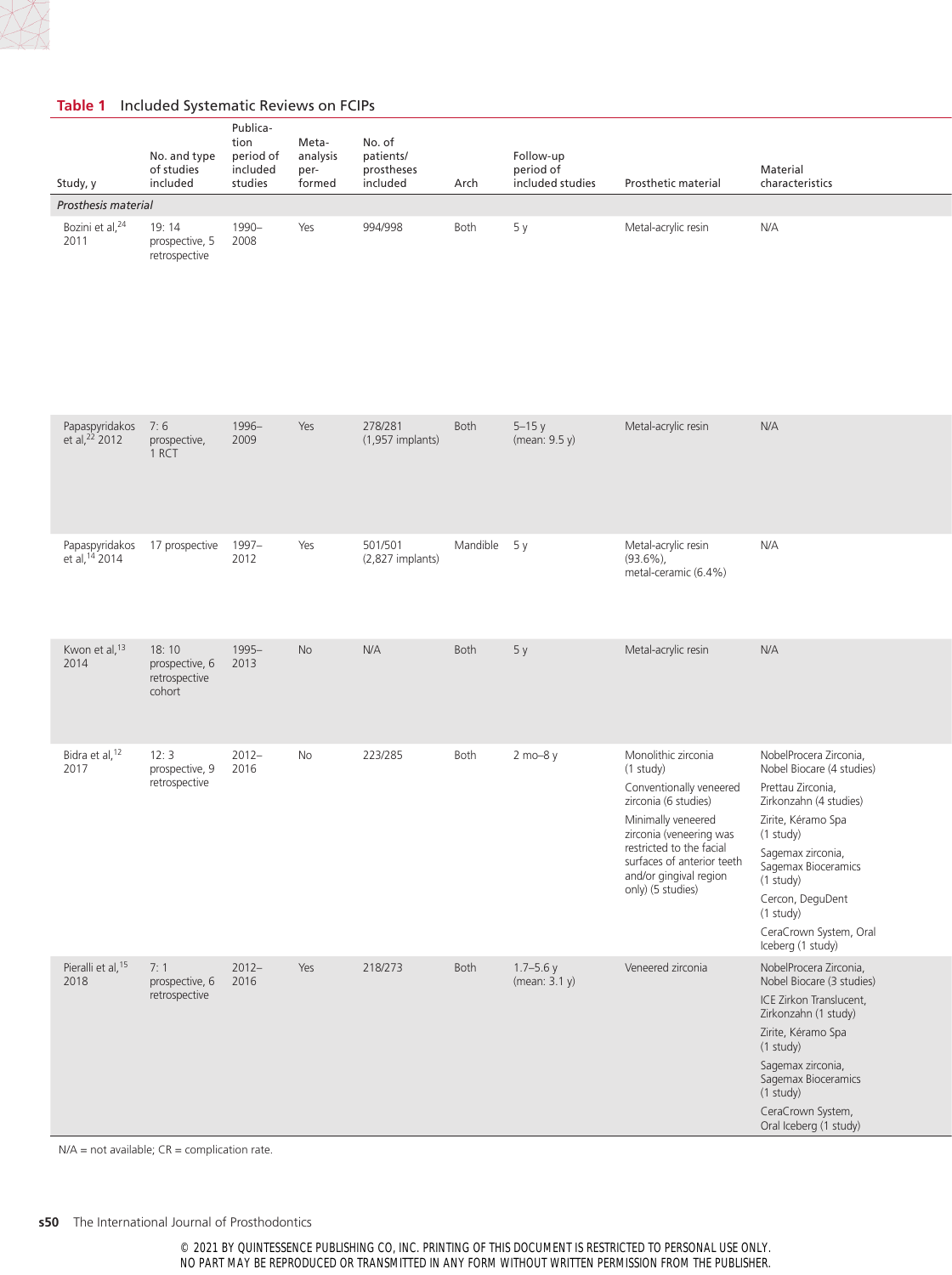| Fixation<br>type                                            | Main outcomes: Technical complications                                                                                                                                                                                                                                                                                                                   | Main outcomes:<br>Prosthesis survival                                                             | Main conclusions                                                                                                                                                                                                                                                                                                                                                                                              |
|-------------------------------------------------------------|----------------------------------------------------------------------------------------------------------------------------------------------------------------------------------------------------------------------------------------------------------------------------------------------------------------------------------------------------------|---------------------------------------------------------------------------------------------------|---------------------------------------------------------------------------------------------------------------------------------------------------------------------------------------------------------------------------------------------------------------------------------------------------------------------------------------------------------------------------------------------------------------|
|                                                             |                                                                                                                                                                                                                                                                                                                                                          |                                                                                                   |                                                                                                                                                                                                                                                                                                                                                                                                               |
| Screw-<br>retained                                          | Veneer chipping/fracture: 5-y CR = 30.6%;<br>10-y CR = $51.9\%$ ; 15-y CR = $66.6\%$                                                                                                                                                                                                                                                                     | N/A                                                                                               | The most frequent complication was veneer chipping/<br>fracture. Almost half of the prostheses demonstrated                                                                                                                                                                                                                                                                                                   |
|                                                             | Material wear: 5-y CR = 17.3%; 10-y CR = 31.6%;<br>$15-y$ CR = 43.5%                                                                                                                                                                                                                                                                                     |                                                                                                   | material wear after 15 y. The abutment- or screw-related<br>complications (screw loosening/fracture) were lower than                                                                                                                                                                                                                                                                                          |
|                                                             | Abutment screw loosening: $5-y CR = 4.7\%$ ;<br>10-y CR = $9.2\%$ ; 15-y CR = $9.2\%$                                                                                                                                                                                                                                                                    |                                                                                                   | prosthesis-related complications, still above 10% after<br>15-y follow-up.                                                                                                                                                                                                                                                                                                                                    |
|                                                             | Prosthetic screw loosening: $5-y$ CR = $5.3\%$ ;<br>10-y CR = 10.3%; 15-y CR = $10.3\%$                                                                                                                                                                                                                                                                  |                                                                                                   |                                                                                                                                                                                                                                                                                                                                                                                                               |
|                                                             | Prosthetic screw fracture: $5-y$ CR = 4.1%;<br>10-y CR = $8.0\%$ ; 15-y CR = 11.7%                                                                                                                                                                                                                                                                       |                                                                                                   |                                                                                                                                                                                                                                                                                                                                                                                                               |
|                                                             | Abutment screw fracture: $5-y$ CR = 2.1%;<br>10-y CR = $4.3\%$ ; 15-y CR = $6.3\%$                                                                                                                                                                                                                                                                       |                                                                                                   |                                                                                                                                                                                                                                                                                                                                                                                                               |
| Screw-<br>retained                                          | Veneer chipping/fracture: 5-y CR = 33.3%;<br>10-y $CR = 66.6\%$                                                                                                                                                                                                                                                                                          | N/A                                                                                               | The veneer fracture/chipping was the most frequent<br>prosthetic complication. It was attributed to materials                                                                                                                                                                                                                                                                                                 |
|                                                             | Screw fracture: 5-y CR = 10.4%; 10-y CR = 20.8%                                                                                                                                                                                                                                                                                                          |                                                                                                   | failure (accumulated fatigue, plastic deformation),                                                                                                                                                                                                                                                                                                                                                           |
|                                                             | Wear of acrylic resin teeth: $5-y$ CR = 10.0%;<br>10-y $CR = 20.0\%$                                                                                                                                                                                                                                                                                     |                                                                                                   | prosthetic design issues (framework misfit, inadequate<br>prosthetic space, excessive cantilevers), patient<br>characteristics (parafunctional activity) and laboratory                                                                                                                                                                                                                                       |
|                                                             | Screw loosening: $5-y$ CR = $9.3\%$ ; 10-y CR = $18.5\%$                                                                                                                                                                                                                                                                                                 |                                                                                                   | errors (casting errors, firing failures). Yet no correlation<br>analysis performed.                                                                                                                                                                                                                                                                                                                           |
| 94.4%<br>screw-<br>retained:<br>5.6%<br>cement-<br>retained | N/A                                                                                                                                                                                                                                                                                                                                                      | 98.61% 5-y and 97.2% 10-y<br>metal-acrylic resin; 100% 5-y and<br>100% for 10-y for metal-ceramic | The prosthetic design, the veneering materials and the<br>retention type had no influence on the prosthetic survival<br>rate. Even the prosthetic materials (metal-acrylic resin vs<br>metal ceramic) had no statistical signifincant influence<br>on FCIP survival, the number of included metal-ceramic<br>FCIPs (469 metal-resin vs 32 metal-ceramic FCIPs) were<br>too low to draw an accurate conclusion |
| N/A                                                         | The most common prosthetic complications 5 to 10<br>y: fracture or loosening of abutments or prosthesis<br>screws, fracture of acrylic resin suprastructures and<br>fracture of acrylic resin teeth >10-y: fracture or<br>loosening of abutment or prosthesis screws, fracture<br>of acrylic resin suprastructure and fracture of acrylic<br>resin teeth | 93.3 to 100% 5-10y 82-100%<br>>10v                                                                | Metal-acrylic resin FCIPs demonstrated high survival rates<br>after 5 to 10 y, but long-term follow-up $(> 10 y)$ could<br>not be performed due to limited available literature.                                                                                                                                                                                                                              |
| N/A                                                         | 16.1% of the total number of FCIPs ( $n = 49$ out of<br>285) prosthetic complication, 14.7% chipping or<br>fracture of the veneering porcelain ( $n = 42$ out of 285),<br>0.7% fractured abutment, 0.7% abutment loosening                                                                                                                               | 98.6%                                                                                             | One-piece zirconia fixed complete dentures had a very<br>low failure rate in the short term, but a substantial rate<br>of chipping of porcelain veneer. Reduced prosthetic<br>space was associated with all fractures.                                                                                                                                                                                        |

Screwretained Estimated chipping rate after 5 y: 34.8%. Other technical complications (screw loosening, decementations) were scarcely reported.

97.7% 5-y Literature on all-ceramic FCIPs is limited to veneered zirconia restorations. The 5-y survival estimates of zirconia-based FCIPs are high. However, chipping of the ceramic veneer was observed frequently. Clinical recommendations on alternative monolithic ZrO2 FCIPs cannot yet be made due to lack of data.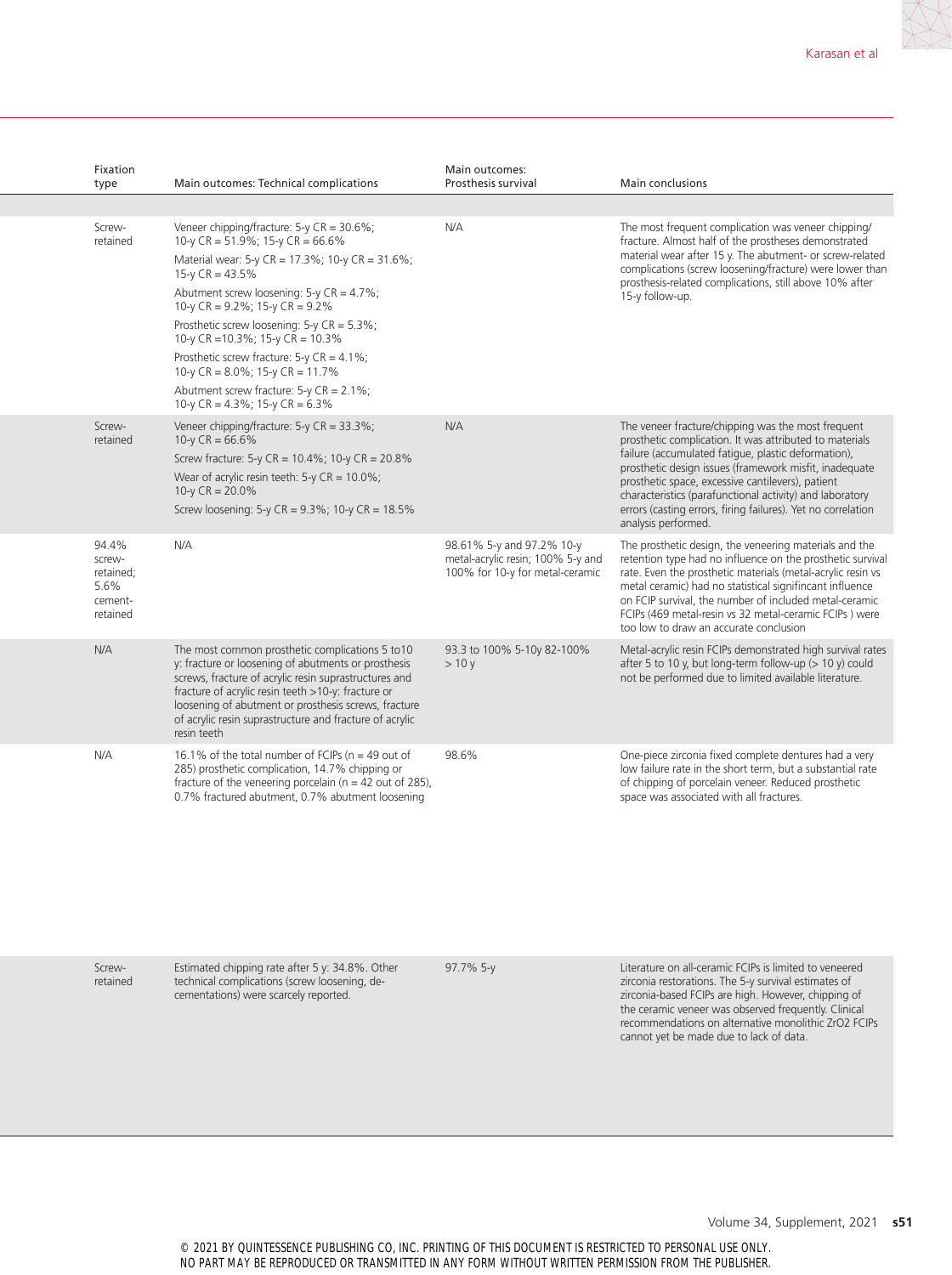| Study, y                                         | No. and type<br>of studies<br>included                       | Publica-<br>tion<br>period of<br>included<br>studies | Meta-<br>analysis<br>per-<br>formed | No. of<br>patients/<br>prostheses<br>included                               | Arch     | Follow-up<br>period of<br>included studies                                                                                                                                                                   | Prosthetic material                                                                                                                                       | Material<br>characteristics                                                                                                                                                                            |
|--------------------------------------------------|--------------------------------------------------------------|------------------------------------------------------|-------------------------------------|-----------------------------------------------------------------------------|----------|--------------------------------------------------------------------------------------------------------------------------------------------------------------------------------------------------------------|-----------------------------------------------------------------------------------------------------------------------------------------------------------|--------------------------------------------------------------------------------------------------------------------------------------------------------------------------------------------------------|
| Bagegni et al, 11<br>2019                        | 41: 2 RCTs; 22<br>prospective,<br>17<br>retrospective        | 1994-<br>2016                                        | Yes                                 | 1,722/1,656<br>(4 studies did<br>not report the<br>number of<br>prostheses) | Both     | $3 - 20y$<br>Porcelain-fused-to<br>zirconia mean: 3.6 y<br>Metal-acrylic resin<br>mean: 9.3 y<br>Nonprecious acrylic<br>resin mean: 6.06 y<br>Nonprecious metal-<br>ceramic mean:<br>5.15y<br>PMMA mean: 3 y | Porcelain-fused-to-non-<br>precious alloy, porcelain-<br>fused-to-zirconia,<br>precious metal-acrylic<br>resin, nonprecious metal-<br>acrylic resin, PMMA | N/A                                                                                                                                                                                                    |
| <b>Fixation type</b>                             |                                                              |                                                      |                                     |                                                                             |          |                                                                                                                                                                                                              |                                                                                                                                                           |                                                                                                                                                                                                        |
| Sailer et al, 26<br>2012                         | 15: 2 RCTs, 10 2000-<br>prospective, 3 2011<br>retrospective |                                                      | Yes                                 | 681 FCIPs<br>(patients NR)                                                  | Both     | Cement-retained<br>mean: 1.4 y<br>Screw-retained<br>mean: 6.1 y                                                                                                                                              | Various                                                                                                                                                   | N/A                                                                                                                                                                                                    |
| Wittneben et<br>al, 27 2014                      | 22: NR                                                       | $\overline{\phantom{a}}$                             | Yes                                 | 928 FCIPs                                                                   | Both     | Mean: 7.46 y                                                                                                                                                                                                 | Various                                                                                                                                                   | N/A                                                                                                                                                                                                    |
| Millen et al, <sup>25</sup><br>2015              | 16 studies: NR -                                             |                                                      | Yes                                 | 928 FCIPs                                                                   | Both     | Mean: 6.5 y                                                                                                                                                                                                  | Various                                                                                                                                                   | N/A                                                                                                                                                                                                    |
| Opposing dentition                               |                                                              |                                                      |                                     |                                                                             |          |                                                                                                                                                                                                              |                                                                                                                                                           |                                                                                                                                                                                                        |
| Carneiro-<br>Campos et al, <sup>28</sup><br>2020 | 6:2<br>prospective, 4<br>retrospective                       | $2004 -$<br>2017                                     | Yes                                 | 404 FCIPs                                                                   | Mandible | 12-84 mo                                                                                                                                                                                                     | Metal-acrylic resin                                                                                                                                       | Framework<br>characteristics:<br>Novum titanium (50)<br>CAD/CAM titanium<br>(237)<br>Cast titanium (45)<br>Prefabricated titanium<br>milled bar (51)<br>Cobalt-chromium (16)<br>Cast in gold alloy (5) |

### **Table 1** Included Systematic Reviews on FCIPs *(continued)*

N/A = not available; CR = complication rate; NR = not reported; PMMA = polymethyl methacrylate.

years.11 Prosthetic survival rates were 98% for porcelainfused-to-ZrO<sub>2</sub> (observation period of 3.6 years); 98% for precious metal-acrylic resin (gold; observation period of 9.3 years); 96% for nonprecious metal-acrylic resin (observation period of 6.06 years); 96% for nonprecious metal-ceramic (observation period of 5.15 years), and 98% for the all-resin group (observation period of 3 years). No statistically significant difference was found between the groups.11 The most common technical complication for all prosthetic material groups was chipping.11 Metal-resin demonstrated a 22% chipping rate, which was the highest chipping rate among all prosthetic materials. The chipping rate for metal-ceramic was 8%, and for all-ceramic was 15%. There was a trend for higher chipping rates for metal-acrylic resin FCIPs compared to metal-ceramic FCIPs, but this trend was not significant.<sup>11</sup>

Two included reviews investigated solely metal-resin FCIPs.13,24 The survival rates were reported by Kwon et al as ranging between 93.3% and 100% for FCIPs based on 18 studies with a follow-up period of 5 to 10 years.<sup>13</sup> Bozini et al<sup>24</sup> included 19 studies and reported only technical complication rates for FCIPs. All restorations were screw-retained. Resin tooth fracture/wear was the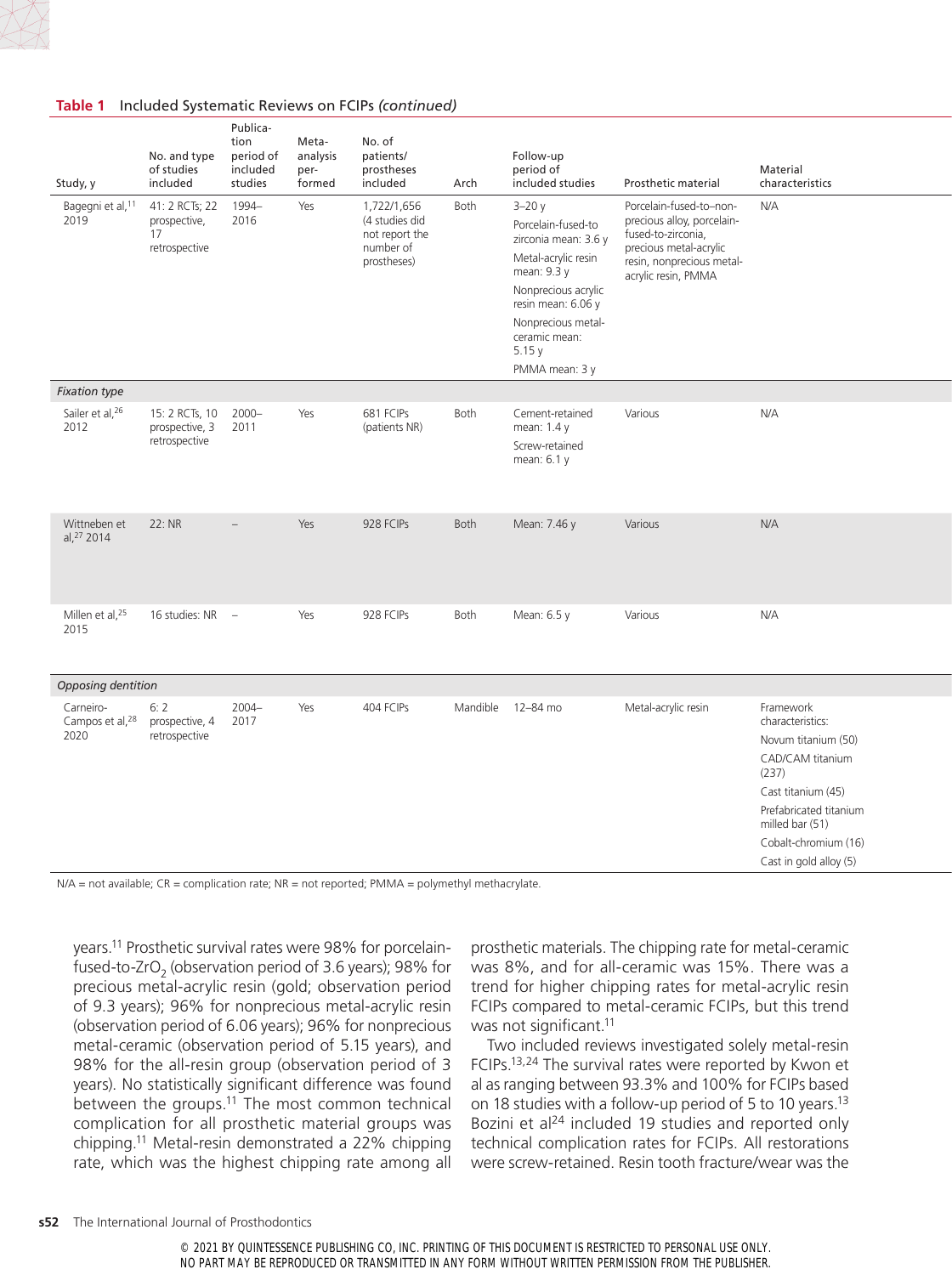| Fixation<br>type | Main outcomes: Technical complications                                                                                                                                                                                           | Main outcomes:<br>Prosthesis survival                                                                                                                                            | <b>Main conclusions</b>                                                                                                                                                                                                                                                                                                                                                                                         |
|------------------|----------------------------------------------------------------------------------------------------------------------------------------------------------------------------------------------------------------------------------|----------------------------------------------------------------------------------------------------------------------------------------------------------------------------------|-----------------------------------------------------------------------------------------------------------------------------------------------------------------------------------------------------------------------------------------------------------------------------------------------------------------------------------------------------------------------------------------------------------------|
| N/A              | Chipping: 8% for metal-ceramic, 15% for all-ceramic,<br>22% for metal-acrylic decementation: 11% for<br>metal-ceramic, 2% for all-ceramic; screw loosening:<br>3% for metal-ceramic, 4% for all-ceramic, 7% for<br>metal-acrylic | 96% nonprecious metal-ceramic,<br>98% for porcelain fused to<br>zirconia, 98% for precious<br>metal-acrylic resin, 96% for non-<br>precious metal-acrylic resin, 98%<br>for PMMA | No statistically significant difference in prosthesis survival<br>was found between the different prosthetic materials.<br>The CRs (screw loosening, decementation, chipping)<br>showed no statistically significant difference between<br>the different prosthetic material groups.                                                                                                                            |
|                  |                                                                                                                                                                                                                                  |                                                                                                                                                                                  |                                                                                                                                                                                                                                                                                                                                                                                                                 |
| Screw-           | Estimated 5-y total complication rate: screw-retained                                                                                                                                                                            | 5-y: 100% (88.9% to 100%)                                                                                                                                                        | No retention type can be considered superior over<br>$\mathbf{u} = \mathbf{v}$ , $\mathbf{v} = \mathbf{v}$ , $\mathbf{v} = \mathbf{v}$ , $\mathbf{v} = \mathbf{v}$ , $\mathbf{v} = \mathbf{v}$ , $\mathbf{v} = \mathbf{v}$ , $\mathbf{v} = \mathbf{v}$ , $\mathbf{v} = \mathbf{v}$ , $\mathbf{v} = \mathbf{v}$ , $\mathbf{v} = \mathbf{v}$ , $\mathbf{v} = \mathbf{v}$ , $\mathbf{v} = \mathbf{v}$ , $\mathbf{$ |

| retained<br>(631 FCIPs)<br>vs cement-<br>retained (50<br>FCIP <sub>S</sub> ) | 54.1%; cement-retained 62.9%, estimated 5-year<br>screw loosening rate: screw-retained 9.4%; cement-<br>retained 3.1%, estimated 5-year screw fracture rate:<br>screw-retained 6.6 %; cement-retained 0%, estimated<br>5-y chipping rate: screw-retained 23.3%; cement-<br>retained 67.4% | cement-retained FCIPs; 95.8%<br>(91.9% to 97.9%) screw-retained<br><b>FCIPs</b>                                                                                                                                                                                                                                                                                  | another. Screw retention is recommended for FCIPs since<br>the retrievability is an important advantage when the<br>reparation of any technical complication is required.                   |
|------------------------------------------------------------------------------|-------------------------------------------------------------------------------------------------------------------------------------------------------------------------------------------------------------------------------------------------------------------------------------------|------------------------------------------------------------------------------------------------------------------------------------------------------------------------------------------------------------------------------------------------------------------------------------------------------------------------------------------------------------------|---------------------------------------------------------------------------------------------------------------------------------------------------------------------------------------------|
| Screw-<br>retained<br>(922 FCIPs)<br>vs. cement-<br>retained<br>$(6$ FCIPs)  | N/A                                                                                                                                                                                                                                                                                       | 5-y: 96.71%                                                                                                                                                                                                                                                                                                                                                      | Due to a low number of studies with cement-retained<br>FCIPs, no comparison with screw-retained FCIPs was<br>possible.                                                                      |
| Screw-<br>retained                                                           | Estimated overall prosthetic complication rate per 100<br>years is 19.44. Resin chipping/or fracture rate per 100<br>years is 10.04. Fracture and/or chipping rate is 8.95                                                                                                                | N/A                                                                                                                                                                                                                                                                                                                                                              | The rate of veneer chipping was notably high for<br>screw-retained FCIPs. The prosthesis and retention type<br>had more effect than prosthesis material on technical<br>complication rates. |
| N/A                                                                          | N/A                                                                                                                                                                                                                                                                                       | The prevalence of FCIP failures<br>when in opposition to natural<br>dentition was 5.4%, 4.9% for the<br>removable partial dentures, and<br>14.0% for FCIPs. When removable<br>partial dentures and RCIP maxillary<br>dentitions were individually<br>compared with natural dentitions,<br>the results showed no differences<br>in relation to the survival rate. | With a moderate certainty of evidence, FCIPs opposed by<br>natural maxillary dentitions do not have different survival<br>rates than with other opposing prosthetic designs.                |

major complication with a rate of 70% after 15 years, followed by 15% for prosthetic screw loosening, 13.4% for abutment screw loosening, 11.7% for prosthetic screw fracture, 8.8% for framework fracture, and 6.3% for abutment screw fracture.<sup>24</sup> Evaluating potentially relevant factors that might influence complication rates, such as fixation type and opposing dentition, was not possible due to poor reporting, and no cement-retained restorations were investigated in the included primary studies.24

Two included SRs investigated both metal-ceramic and metal-resin FCIPs. In 2012, Papaspyridakos et al<sup>22</sup> conducted a review focusing on biologic and technical complications of FCIPs, including 7 studies (1 metalceramic and 6 metal-acrylic resin) with a mean follow-up time of 9.5 years. The difference in complication rates between the two different restorative materials was not reported.<sup>22</sup> Chipping or fracture of the veneering material was 33.3% after 5 years and 66.6% after 10 years. It was reported that the percentage of prostheses free of complications was only 29.3% after 5 years and 8.6% after 10 years.<sup>22</sup> An overall complication rate of 24.6% was estimated per 100 restorations/year. Another frequent technical complication was screw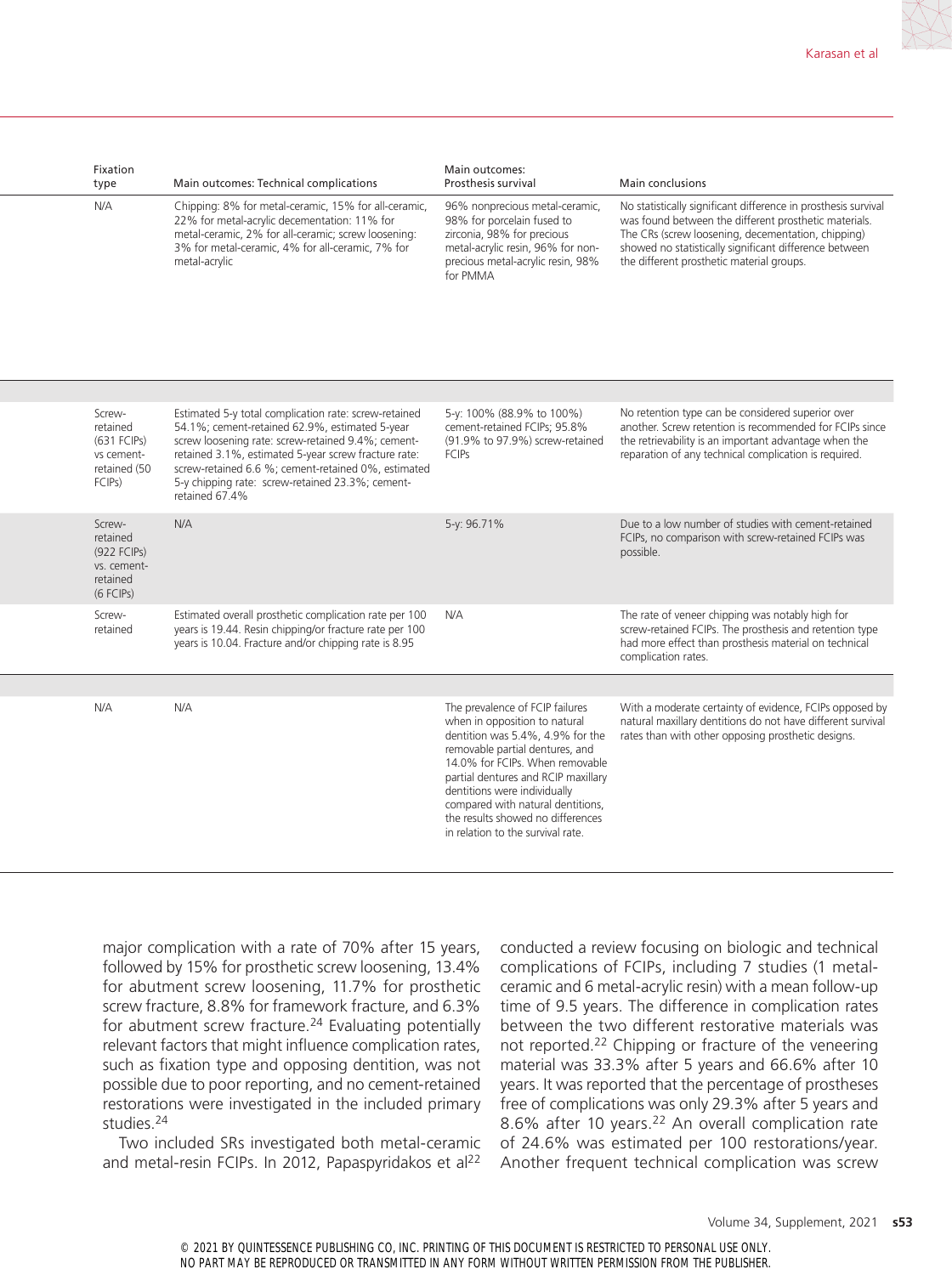## **Table 2** Included Systematic Reviews on RCIPs

| Study, y                                                                     | No. and type<br>of included<br>studies                                                   | Publica-<br>tion pe-<br>riod of<br>included<br>studies | Meta-<br>analysis<br>per-<br>formed | No. of<br>patients/<br>prostheses<br>included | Follow-<br>up<br>period of<br>included<br>studies | Attachment type                                                                                                                                                                                                                                                                                                                                                                                                                                                                                                        | Arch                                                                                     | No. of<br>supporting<br>Implants<br>per arch |
|------------------------------------------------------------------------------|------------------------------------------------------------------------------------------|--------------------------------------------------------|-------------------------------------|-----------------------------------------------|---------------------------------------------------|------------------------------------------------------------------------------------------------------------------------------------------------------------------------------------------------------------------------------------------------------------------------------------------------------------------------------------------------------------------------------------------------------------------------------------------------------------------------------------------------------------------------|------------------------------------------------------------------------------------------|----------------------------------------------|
| Attachment type                                                              |                                                                                          |                                                        |                                     |                                               |                                                   |                                                                                                                                                                                                                                                                                                                                                                                                                                                                                                                        |                                                                                          |                                              |
| Slot et al, 17<br>2010                                                       | 31: 2 RCTs, 11 1992-<br>prospective,<br>18<br>restrospective                             | 2009                                                   | Yes                                 | 796 patients                                  | $12 -$<br>180 mo                                  | Bar attachment (29 studies)<br>Ball attachment (10 studies)                                                                                                                                                                                                                                                                                                                                                                                                                                                            | Maxilla                                                                                  | $2 - 8$                                      |
| Andreiotelli et<br>al, 29 2010                                               | 18: 4 RCTs, 14 1994-<br>prospective                                                      | 2008                                                   | No                                  | 957 patients                                  | $5 - 19y$                                         | Bar attachment (15 studies)<br>Telescopic attachment (1 study)<br>Magnet attachment (3 studies)<br>Ball attachment (5 studies)                                                                                                                                                                                                                                                                                                                                                                                         | Maxilla (3 studies) 1-6<br>Mandible<br>(15 studies)                                      |                                              |
| Cehreli et al, 31<br>2010                                                    | 49: NR                                                                                   | 1997-<br>2008                                          | Yes                                 | 2,583 patients                                | $1-20y$                                           | Ball attachment (10 studies/1-y<br>follow-up; 14 studies/1-5-y<br>follow-up; 2 studies $>$ 5-y<br>follow-up)<br>Bar attachment (8 studies/< 1 y;<br>20 studies/1-5 y; 5 studies/ $>$ 5 y)<br>Magnet attachment (1 study/< 1<br>y; 6 studies/1-5 y)<br>Other attachments (ie, bar with<br>Ceka Revax, milled gold bar<br>with 4 Ceka attachments, cast<br>gold cylinder and cementable<br>copings, cast gold bar with ball<br>attachments and no extension)<br>(1 study/< 1 y; 4 studies/1-5 y; 3<br>studies $/$ > 5 y) | Maxilla (5 studies) 1-8<br>Mandible<br>(36 studies)<br>Both (5 studies)<br>N/A (1 study) |                                              |
| Osman et al, <sup>23</sup><br>2012                                           | 18:8<br>prospective,<br>10<br>retrospective                                              | $1991 -$<br>2010                                       | No                                  | 498 patients                                  |                                                   | 3 mo-10 y Bar attachment (18 studies)<br>Telescopic attachment (1 study)<br>Magnet attachment (2 studies)<br>Ball attachment (5 studies)                                                                                                                                                                                                                                                                                                                                                                               | Maxilla                                                                                  | $2 - 10$                                     |
| Raghoebar et 24: 4 RCTs, 20 1992-<br>al, <sup>16</sup> 2014 prospective 2014 |                                                                                          |                                                        | Yes                                 | 406 patients                                  | $1-12y$                                           | Bar attachment (25 studies)<br>Ball attachment (2 studies)<br>Telescopic attachment (1 study)<br>Locator attachment (1 study)                                                                                                                                                                                                                                                                                                                                                                                          | Maxilla                                                                                  | $2 - 8$                                      |
| Assaf et al, 30<br>2017                                                      | 29: 14 RCTs, 8 2004-<br>prospective, 3 2015<br>retrospective,<br>4 systematic<br>reviews |                                                        | No                                  | 1,567 patients $1-15y$                        |                                                   | Bar attachment (8 studies)<br>Ball attachment (12 studies)<br>Magnet attachment (2 studies)<br>Locator attachment (5 studies)                                                                                                                                                                                                                                                                                                                                                                                          | Mandible                                                                                 | $2 - 6$                                      |

N/A = not available; ND = natural dentition; IS/TS = implant-supported/tooth-supported FPD.

#### **s54** The International Journal of Prosthodontics

© 2021 BY QUINTESSENCE PUBLISHING CO, INC. PRINTING OF THIS DOCUMENT IS RESTRICTED TO PERSONAL USE ONLY. NO PART MAY BE REPRODUCED OR TRANSMITTED IN ANY FORM WITHOUT WRITTEN PERMISSION FROM THE PUBLISHER.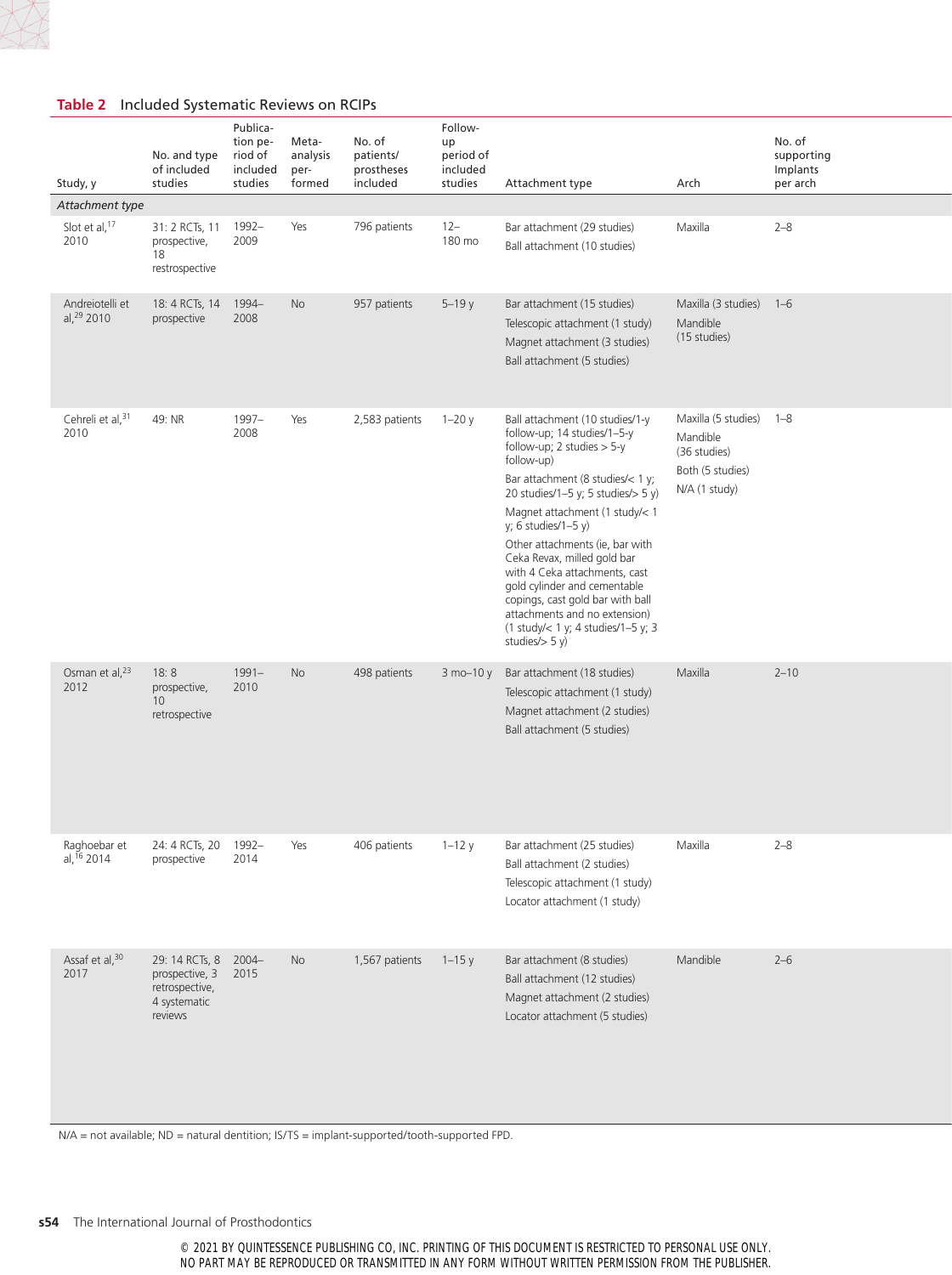| Opposing dentition                                                                                                                                                                        | Main outcomes: Technical complications                                                                                                                                                                                                                                                                                                                                                                                                                                                                                                                      | Main outcomes:<br>Prosthesis survival                                                                                                                                              | Main conclusions                                                                                                                                                                                                                                                                                                                        |
|-------------------------------------------------------------------------------------------------------------------------------------------------------------------------------------------|-------------------------------------------------------------------------------------------------------------------------------------------------------------------------------------------------------------------------------------------------------------------------------------------------------------------------------------------------------------------------------------------------------------------------------------------------------------------------------------------------------------------------------------------------------------|------------------------------------------------------------------------------------------------------------------------------------------------------------------------------------|-----------------------------------------------------------------------------------------------------------------------------------------------------------------------------------------------------------------------------------------------------------------------------------------------------------------------------------------|
|                                                                                                                                                                                           |                                                                                                                                                                                                                                                                                                                                                                                                                                                                                                                                                             |                                                                                                                                                                                    |                                                                                                                                                                                                                                                                                                                                         |
| N/A (13 studies)<br>All kinds of opposing<br>dentition (18 studies)<br>RCIPs (1 study)                                                                                                    | N/A                                                                                                                                                                                                                                                                                                                                                                                                                                                                                                                                                         | $\geq 6$ implants and bar<br>attachment: 97.4% per y<br>$\leq$ 4 implants and bar<br>attachment: 96.5% per y                                                                       | 6-implant-supported maxillary RCIPs with a bar<br>attachment showed the highest survival rates,<br>followed by RCIPs with 4 implants and a bar<br>attachment, and 4 or fewer implants with ball<br>attachment.                                                                                                                          |
| N/A                                                                                                                                                                                       | Bar attachments with distal extensions are more prone to<br>fracture. Rigid bars demonstrated lower complication rates<br>than resilient bars.<br>Maxillary RCIPs without palatal coverage had higher incidence<br>of mechanical problems compared to mandibular RCIPs.<br>Regardless of the anchorage system, the major complication in<br>maxillary RCIPs was matrix loosening or fracture.                                                                                                                                                               | N/A                                                                                                                                                                                | A higher frequency of prosthetic complications<br>exists for maxillary RCIPs compared to<br>mandibular RCIPs.                                                                                                                                                                                                                           |
| N/A                                                                                                                                                                                       | Technical complications in mandible/maxilla/both arches                                                                                                                                                                                                                                                                                                                                                                                                                                                                                                     | N/A                                                                                                                                                                                | Technical complication rates are similar for                                                                                                                                                                                                                                                                                            |
|                                                                                                                                                                                           | showed no significant change in the time intervals studied.<br>More matrix replacements after 5 y vs the first year in the<br>both-arches group.                                                                                                                                                                                                                                                                                                                                                                                                            |                                                                                                                                                                                    | maxillary and mandibular RCIPs during the first<br>y, 1 to 5 y, and after 5 y of function. The type<br>of attachment system used has no effect on the<br>prosthetic outcome of RCIPs during the first y, 1                                                                                                                              |
|                                                                                                                                                                                           | More matrix replacements and patrix fractures between 1 and<br>5 y and at $>$ 5 y vs the first year in the mandible group.                                                                                                                                                                                                                                                                                                                                                                                                                                  |                                                                                                                                                                                    | to 5 y, and after 5 y of function.                                                                                                                                                                                                                                                                                                      |
|                                                                                                                                                                                           | Comparative evaluations of the arches treated showed that<br>time-dependent prosthetic outcomes for the mandible,<br>maxilla, and both arches were similar.                                                                                                                                                                                                                                                                                                                                                                                                 |                                                                                                                                                                                    |                                                                                                                                                                                                                                                                                                                                         |
|                                                                                                                                                                                           | The technical complications for all types of attachments were<br>comparable. Among the attachment systems evaluated, the<br>only detected difference was that a dislodged, worn, or loose<br>matrix or its respective housing was more common after the<br>first year with ball retainers.                                                                                                                                                                                                                                                                  |                                                                                                                                                                                    |                                                                                                                                                                                                                                                                                                                                         |
|                                                                                                                                                                                           | The frequencies of fractures, relines, and renewal of RCIPs<br>were similar in the time intervals studied.                                                                                                                                                                                                                                                                                                                                                                                                                                                  |                                                                                                                                                                                    |                                                                                                                                                                                                                                                                                                                                         |
| N/A (10 studies)<br>ND (7 studies)<br>RPD (5 studies)<br>FCIP (2 studies)<br>$ND + TSFPD (5 studies)$<br>$ND + ISFPD (3 studies)$<br>RCIP (7 studies)<br>RCTP (1 study)<br>CD (3 studies) | Adjustment or repair of loosened/fractured matrices of<br>attachment systems dominated the identified studies.<br>RCIPs with cantilevered bars showed higher failure rates.<br>Reduced palatal coverage and absence of metal reinforcement<br>was a contributing factor for higher denture base<br>complications.                                                                                                                                                                                                                                           | N/A                                                                                                                                                                                | Maintenance need of attachment systems and<br>denture adjustments were the most frequently<br>encountered postoperative maintenance<br>requirements.<br>Prosthodontic maintenance requirements of<br>maxillary overdentures are a direct consequence<br>of the attachment system, together with number<br>and distribution of implants. |
| N/A                                                                                                                                                                                       | N/A                                                                                                                                                                                                                                                                                                                                                                                                                                                                                                                                                         | $\geq 6$ implants and bar<br>attachment: 99.5% per y<br>$\leq$ 4 implants and bar<br>attachment: 96.9% per y<br>$\leq$ 4 implants and free-<br>standing attachment:<br>98.8% per y | Maxillary RCIPs ( $\geq 4$ implants in all studies) with a<br>bar attachment have high implant and prosthesis<br>survival rates.                                                                                                                                                                                                        |
| N/A (3 studies)<br>ND (1 study)<br>RPD (4 studies)<br>FCIP (1 study)<br>ND + TSFPD or ISFPDs (3<br>studies)<br>RCIP (2 studies)<br>CD (18 studies)                                        | Adjustments to the RCIP attachment complications (regardless<br>of the attachment system) were the most common problem.<br>Higher rate of RCIP fracture was observed when the denture<br>base was not reinforced.<br>Bar-retained mandibular RCIPs possess a high success rate,<br>estimated to be up to 100% for periods over 10 years.<br>Rigid bars showed a significantly lower incidence rate of<br>technical complication rates than resilient bars.<br>Systems with round bars suffered 3 times more complications<br>than systems with milled bars. | N/A                                                                                                                                                                                | Attachment type seemed to have no clear effect<br>on the clinical outcomes of RCIPs.                                                                                                                                                                                                                                                    |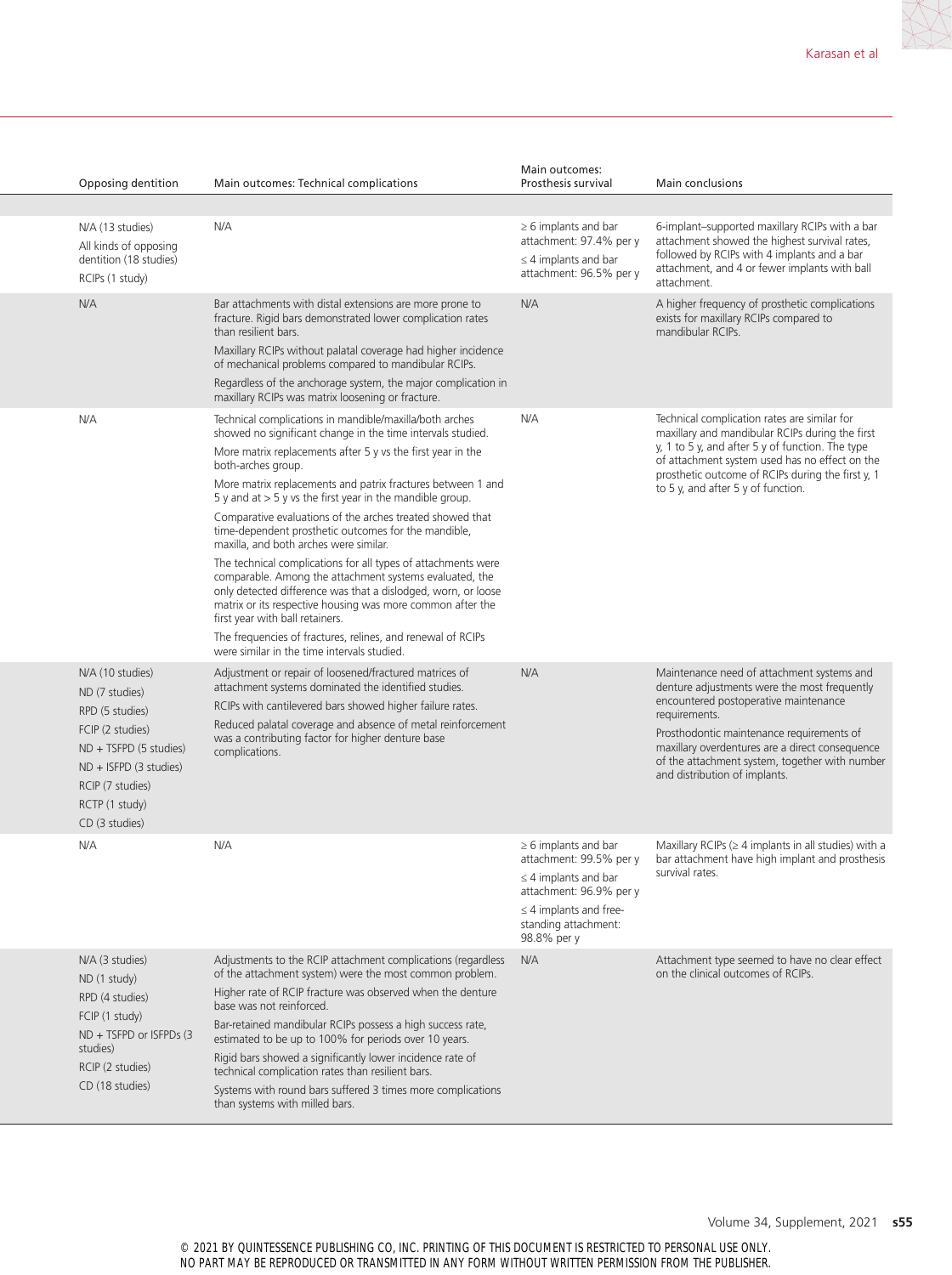#### **Table 2** Included Systematic Reviews on RCIPs *(continued)*

| Opposing dentition          |                |               |           |                                                               |  |     |                                                     |                                                              |  |  |
|-----------------------------|----------------|---------------|-----------|---------------------------------------------------------------|--|-----|-----------------------------------------------------|--------------------------------------------------------------|--|--|
| Ohkubo and<br>Baek, 35 2010 | 20 studies: NR | 1994-<br>2009 | <b>No</b> | 868 mandibular 2-10 y<br><b>RCIPs, 259</b><br>maxillary RCIPs |  | N/R | Maxilla<br>(10 studies)<br>Mandible<br>(10 studies) | 2-4 implants<br>per mandible,<br>2-7 implants<br>per maxilla |  |  |

N/A = not available; ND = natural dentition; IS/TS = implant-supported/tooth-supported FPD; NR = not reported.

loosening, with a reported complication rate of 10.4% after 5 years and 20.8% after 10 years.<sup>22</sup> Screw fracture occurred at an annual rate of 1.9% (6 studies reported 37 out of 1,713 implants), which translated to a 5-year complication rate of 9.3% and a 10-year complication rate of 18.5%.<sup>22</sup> Prosthesis-related complication rates, namely chipping/fracture, were reported to be 6.7% for 1 year, 33.3% for 5 years, and 66.6% for 10 years. Moreover, in 3 studies, 16 out of 153 prostheses were reported to have framework fracture, with a 5-year rate of 4.9% and a 10-year rate of 9.8%.<sup>22</sup> The other review reporting the survival rates of metal-ceramic and metal-resin prostheses included 17 studies with 501 prostheses/patients.<sup>14</sup> The cumulative survival rates were 98.61% for 5 years and 97.25% for 10 years. The authors suggested that the prosthetic design, veneering material, and retention type had no influence on the prosthodontic survival rates.14

Two recent SRs assessed the clinical outcomes of  $ZrO<sub>2</sub>$ FCIPs.12,15 Pieralli et al included 7 studies investigating veneered ZrO<sub>2</sub> FCIPs with a follow-up period of 1.7 to 5.6 years, reporting a 5-year estimated survival rate of 97.7%. The most common complication was chipping at a rate of  $34.8\%$ .<sup>15</sup> Bidra et al<sup>12</sup> reported comparable survival rates for all-ceramic FCIPs. The survival rate was reported as 98.6%, and the overall technical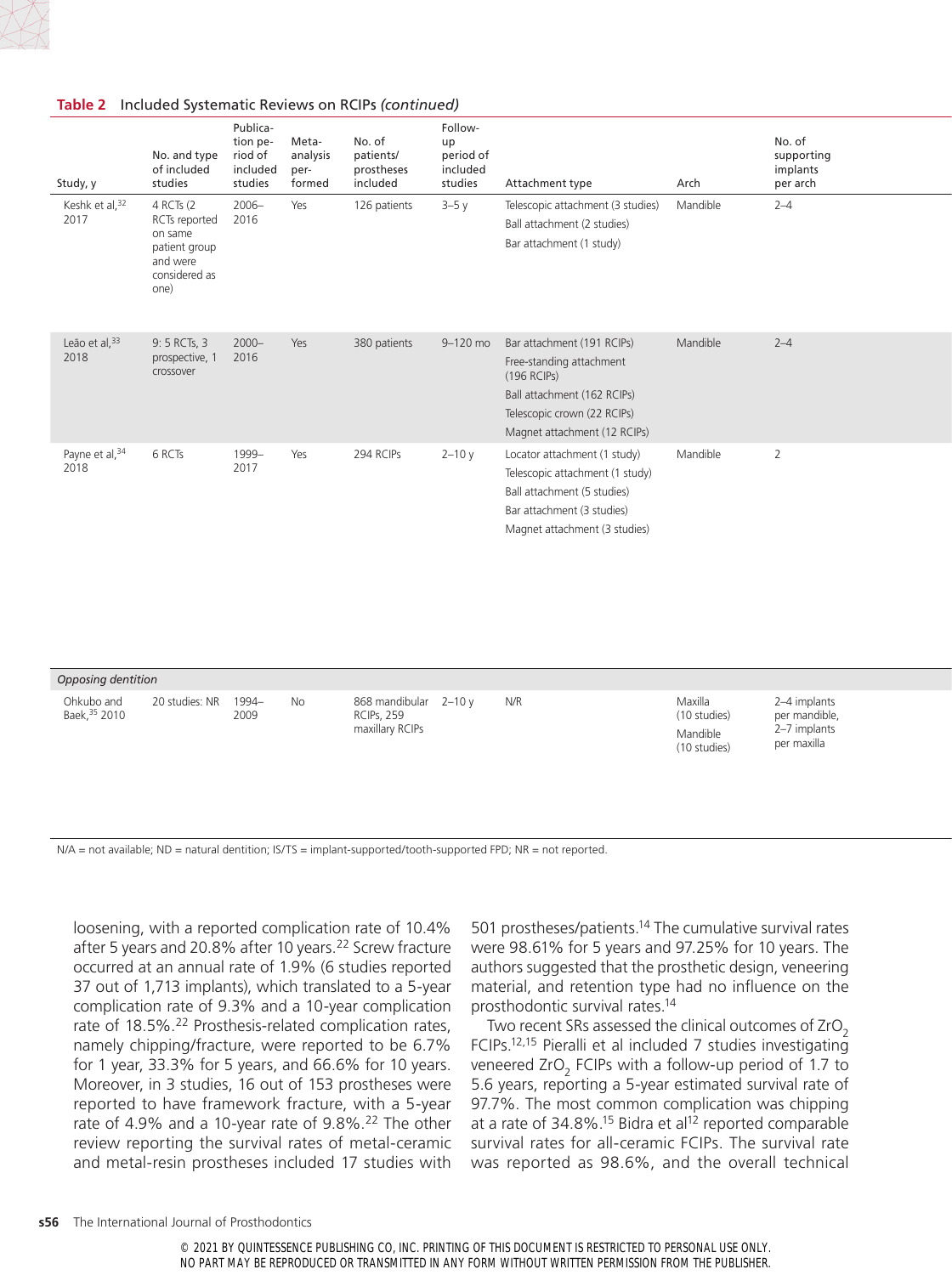| Opposing dentition                                                                                                                                      | Main outcomes:<br><b>Technical complications</b>                                                                                                                                                                                                                                                                                                                                                                                                                                                                                                                                                                                                                                                                                                                                                                                                        | Main outcomes:<br>Prosthesis survival | Main conclusions                                                                                                                                                                                                                                                                                                                                                                      |
|---------------------------------------------------------------------------------------------------------------------------------------------------------|---------------------------------------------------------------------------------------------------------------------------------------------------------------------------------------------------------------------------------------------------------------------------------------------------------------------------------------------------------------------------------------------------------------------------------------------------------------------------------------------------------------------------------------------------------------------------------------------------------------------------------------------------------------------------------------------------------------------------------------------------------------------------------------------------------------------------------------------------------|---------------------------------------|---------------------------------------------------------------------------------------------------------------------------------------------------------------------------------------------------------------------------------------------------------------------------------------------------------------------------------------------------------------------------------------|
| N/A                                                                                                                                                     | Prosthetic maintenance (ie, fracture/remake, reline/rebase) and<br>attachment system maintenance (ie, retention loss, fracture,<br>matrix activation, matrix replacement, patrix activation, patrix<br>replacement) needs were similar based on a meta-analysis<br>(comparing telescopic and ball attachments only).                                                                                                                                                                                                                                                                                                                                                                                                                                                                                                                                    | N/A                                   | The meta-analysis revealed no significant<br>differences regarding prosthodontic maintenance<br>when comparing telescopic attachments to ball<br>attachments.                                                                                                                                                                                                                         |
|                                                                                                                                                         | Based on one included RCT, the bar and telescopic<br>attachments had similar maintenance need outcomes.<br>However, telescopic attachment problems were reported to be<br>more difficult to handle.                                                                                                                                                                                                                                                                                                                                                                                                                                                                                                                                                                                                                                                     |                                       |                                                                                                                                                                                                                                                                                                                                                                                       |
| N/A                                                                                                                                                     | The most frequent complications in the splinted group<br>included clip fracture and rebasing of the denture. In the free-<br>standing group, the main complication was fracture of the<br>teeth of the prosthesis.                                                                                                                                                                                                                                                                                                                                                                                                                                                                                                                                                                                                                                      | N/A                                   | The splinted and free-standing RCIP attachment<br>systems achieved similar results with regard to<br>marginal bone loss, implant survival rate, and<br>technical complication rate.                                                                                                                                                                                                   |
|                                                                                                                                                         | The meta-analysis revealed no statistically significant difference<br>between the splinted and free-standing groups.                                                                                                                                                                                                                                                                                                                                                                                                                                                                                                                                                                                                                                                                                                                                    |                                       |                                                                                                                                                                                                                                                                                                                                                                                       |
| N/A                                                                                                                                                     | No meta-analysis was performed to compare ball and bar<br>attachments due to substantial heterogeneity.<br>The need for repair of attachment system was higher with ball<br>attachments in the short term, and there was no difference<br>in the need for replacement of the attachment system.<br>It is uncertain whether there is a difference in short-term<br>prosthodontic outcomes when ball and bar attachments are<br>compared.<br>One trial provided data for ball vs telescopic attachments<br>and reported no difference in prosthodontic maintenance<br>between the two systems for short-term patrix replacement,<br>matrix activation, matrix replacement, or in relining of the<br>RCIP. It is uncertain whether there is a difference in short-<br>term prosthodontic maintenance when ball and telescopic<br>attachments are compared. | N/A                                   | In the short term, it was not possible to<br>determine any preferred attachment system for<br>mandibular over dentures, whereas in the long<br>term, the evidence was insufficient for analysis.<br>For maxillary overdentures, there is no evidence<br>to determine the relative effect of different<br>attachment systems on prosthodontic success or<br>prosthodontic maintenance. |
|                                                                                                                                                         |                                                                                                                                                                                                                                                                                                                                                                                                                                                                                                                                                                                                                                                                                                                                                                                                                                                         |                                       |                                                                                                                                                                                                                                                                                                                                                                                       |
| ND (20 studies)<br>RPD (6 studies)<br>FCIP (8 studies)<br>ND + TSFPD or ISFPDs<br>(5 studies)<br>RCIP (9 studies)<br>RCTPs (1 study)<br>CD (17 studies) | Even though the included studies that investigated the<br>maxillary and mandibular RCIPs reported detailed information<br>of the opposing dentition, the relationship between the<br>opposing dentition and clinical outcome was not analyzed.<br>Except for one study in which the existing mandibular ND<br>negatively influenced the implant and prosthetic survival<br>rates for maxillary RCIPs, no study directly compared different<br>dentitions opposing the RCIPs.                                                                                                                                                                                                                                                                                                                                                                            | N/A                                   | The existing literature is insufficient to report<br>any correlation between the clinical outcome (ie,<br>implant survival, RCIP survival, complication rate)<br>and the opposing dentition.                                                                                                                                                                                          |

complication rate as 16.1%12 based on 12 included studies. Moreover, it was stated that 3 of the studies reporting chipping stated that the complication was related to the limited prosthetic space.<sup>12</sup> Furthermore, both SRs stated that there is a need for long-term clinical studies for all-ceramic FCIPs before they can be seen as a reliable prosthetic material for rehabilitation of the edentulous jaw.12,15

#### *Fixation type*

In a comprehensive SR comparing screw-retained and cement-retained FCIPs, Sailer et al<sup>26</sup> included 59 studies, 16 of which reported data on FCIPs. Out of 681 FCIPs, 50 were cemented and 631 were screw-retained; the follow-up periods were 1.4 years and 6.1 years, respectively. The 5-year survival rates were estimated to be 88.9% to 100% for cement-retained FCIPs and 91.9% to 97.9% for screw-retained FCIPs. No statistical difference in survival rate was reported between the two fixation types.<sup>26</sup> However, a trend of fewer total technical complications was observed for the cementretained prostheses compared to the screw-retained ones.26

The 5-year survival rate of screw-retained FCIPs was reported as 96.71% in an SR by Wittneben et al<sup>27</sup> in which screw-retained prostheses exhibited fewer technical and biologic complications compared to cement-retained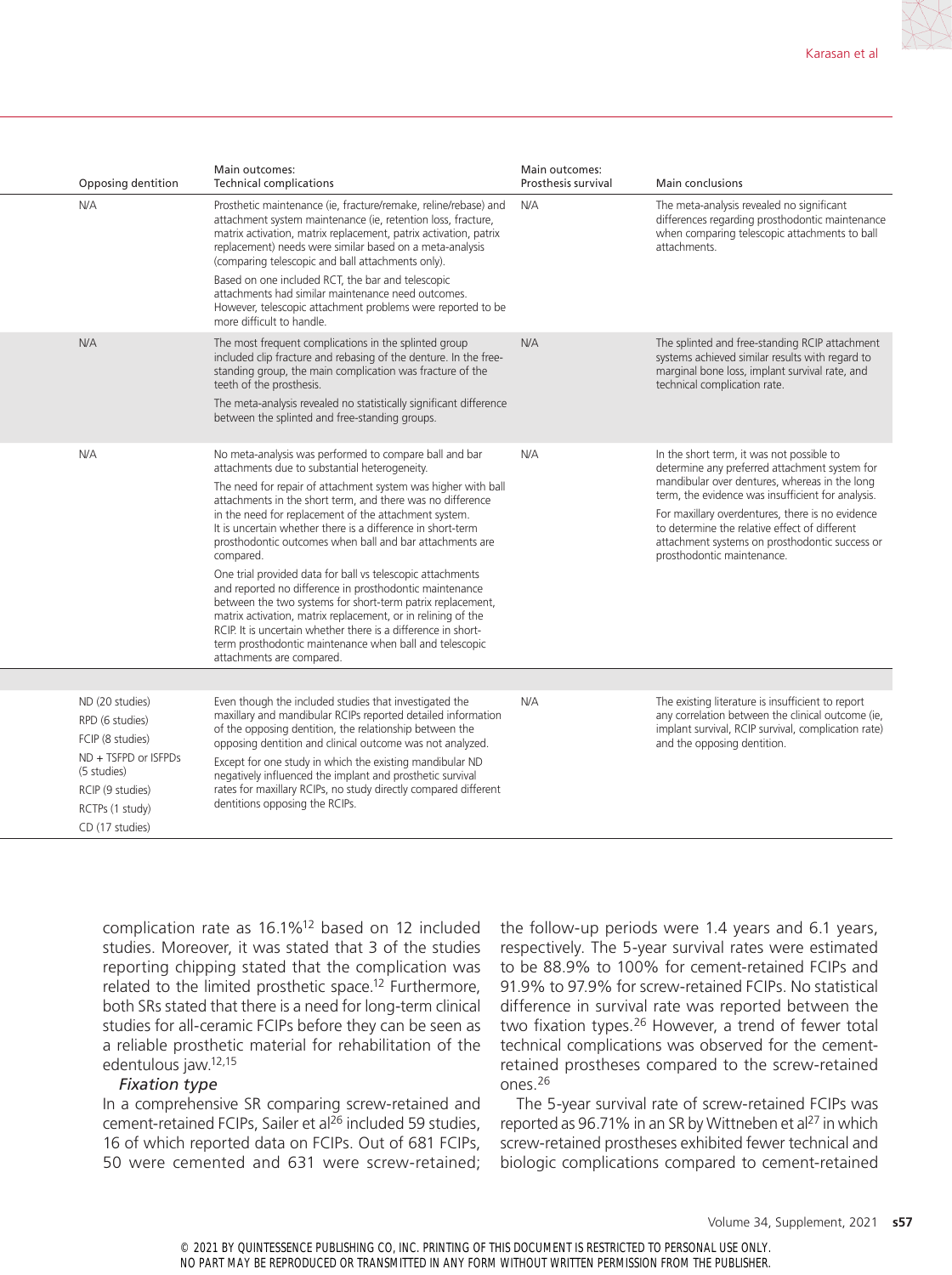

prostheses overall. Moreover, the prosthesis type (single crown, FDPs, or FCIPs) did not play a significant role regarding survival rate. In an SR by Millen et al $^{25}$  on 16 studies and 928 screw-retained FCIPs, the overall prosthetic complication rate per 100 years was estimated to be 19.44%. The rate for resin chipping and/or fracture was 10.04%, and for prosthesis fracture and/or chipping was 8.95%.<sup>25</sup> The chipping rate was notably high, but due to lack of eligible studies on cement-retained FCIPs for inclusion, no data on cement-retained FCIPs were presented, and therefore no comparison was performed between screw- and cement-retained FCIPs.25

#### *Opposing dentition and prosthetic space*

Only one SR reporting on the effect of opposing dentition on the clinical outcomes of FCIPs was identified.<sup>28</sup> The analysis was done for a total of 404 mandibular FCIPs, for which the opposing dentition was reported for only 385 FCIPs: 112 FCIPs opposed to a maxillary natural dentition, 204 FCIPs opposing maxillary RPDs, and 69 FCIPs opposing maxillary RCIPs. The failure rate for FCIPs opposing natural dentition was 5.4%, 4.9% for opposing RPDs, and 13.99% for opposing RCIPs.28 No statistical differences were detected among the failure rates.28 With a moderate certainty of evidence, opposing natural maxillary dentitions do not affect the long-term survival of FCIPs compared to other maxillary prosthetic designs, such as RPDs or RCIPs.28

No SR was identified that assessed the required prosthetic space. However, in the SR by Bidra et al,<sup>12</sup> the reason for failure of 4 out of 285 ZrO<sub>2</sub> FCIPs (1.4%) was restricted to 3 out of 12 studies in which the authors suggested that the failures were due to limited prosthetic space.

#### Removable Complete Implant Prostheses *Prosthesis survival and overall prosthetic maintenance/technical complication rates*

The survival rates of maxillary RCIPs were reported in two of the included SRs. Slot et al<sup>17</sup> analyzed 31 studies including a total of 796 patients. In cases with six or more implants with a bar attachment, RCIPs demonstrated an annual survival rate of 97.4%. The survival rate was 96.5% per year for RCIPs supported by four or fewer implants with bar attachments.<sup>17</sup> In a more recent SR by Raghoebar et al,<sup>16</sup> 24 studies were included, and a 99.5% survival rate for maxillary RCIPs supported by six or more implants and a bar attachment was reported. For RCIPs with four or fewer implants and a bar attachment, the survival rate was 96.9%, and for RCIPs with four or less implants with nonsplinted attachments, the survival rate was 98.8% per year.<sup>16</sup>

Several authors attempted to suggest a standardized approach for reporting the prosthetic outcomes of RCIPs.30 As a result, the need for follow-up care of RCIPs was defined as either complication or maintenance.

Complications were considered as unexpected events (Table 3), whereas maintenance was defined as regular follow-up care (Table 4). $30$  Nevertheless, a lack of standardized reporting was detected among the included SRs; accordingly, prosthetic events were addressed as technical complications in the present overview.

Attachment-related complications and need for repair, namely need for activation, replacement, or repositioning, were the most frequently encountered events for RCIPs in either the maxilla or mandible.<sup>23,29–31</sup> Cehreli et al,<sup>31</sup> who included 49 studies and 2,585 patients, reported technical complication rates for the time intervals of  $<$  1 year, 1 to 5 years, and  $>$  5 years for mandibular RCIPs with various attachment types. Matrix activation (< 1 year: 14.10%; 1 to 5 years: 20.85%; > 5 years: 46.50%); matrix replacement (< 1 year: 14.10%; 1 to 5 years: 20.87%; > 5 years: 57.50%); matrix loss, wear, or displacement (< 1 year: 7.50%; 1 to 5 years: 20.43%, > 5 years: 12%); and need for rebase (< 1 year: 10.64%; 1 to 5 years: 11.44%; > 5 years: 14.80%) were the most frequent technical complications.31 Matrix replacement need for both arches was more common for > 5 years compared to  $<$  5 years of function. The frequency of matrix replacement for both arches was significantly different between the  $< 1$  year (14.10%) and  $> 5$  year (57.50%) intervals.31

Four of the included SRs reported on the technical outcomes of mandibular RCIPs,  $30,32-34$  one reported on maxillary RCIPs,<sup>23</sup> and two reported both arches.<sup>29,31,35</sup> Andreiotelli et al<sup>29</sup> reported a higher incidence of technical complications with RCIPs in the maxilla compared to those in the mandible. The difference was attributed to a number of factors. Complete edentulism has been shown to occur earlier and more frequently in the maxilla than in the mandible (40% vs 27%, respectively)<sup>36</sup>; hence, maxillary RCIPs are opposed by a fixed dentition more often than mandibular RCIPs.<sup>36</sup> Moreover, maxillary implants are usually angulated more facially, and the teeth are arranged anterior and inferior to the residual ridge. This less-than-ideal implant positioning and the anatomical differences may make maxillary overdentures subject to more unfavorable loads.<sup>29</sup> Finally, it was suggested that vertical prosthetic space can be more limited in cases of maxillary edentulism. However, no meta-analysis was performed,<sup>29</sup> and the results contradicted a meta-analysis from the SR by Cehreli et al, $31$  which showed that maxillary and mandibular RCIPs demonstrated similar overall complication rates and complication rates for the different follow-up intervals  $\approx$  1 year, 1 to 5 years,  $>$  5 years).<sup>31</sup>

#### *Attachment type*

Various attachment types from numerous manufacturers are available for RCIPs. They can be classified into two main groups: free-standing attachments and splinted attachments. The free-standing attachments are stud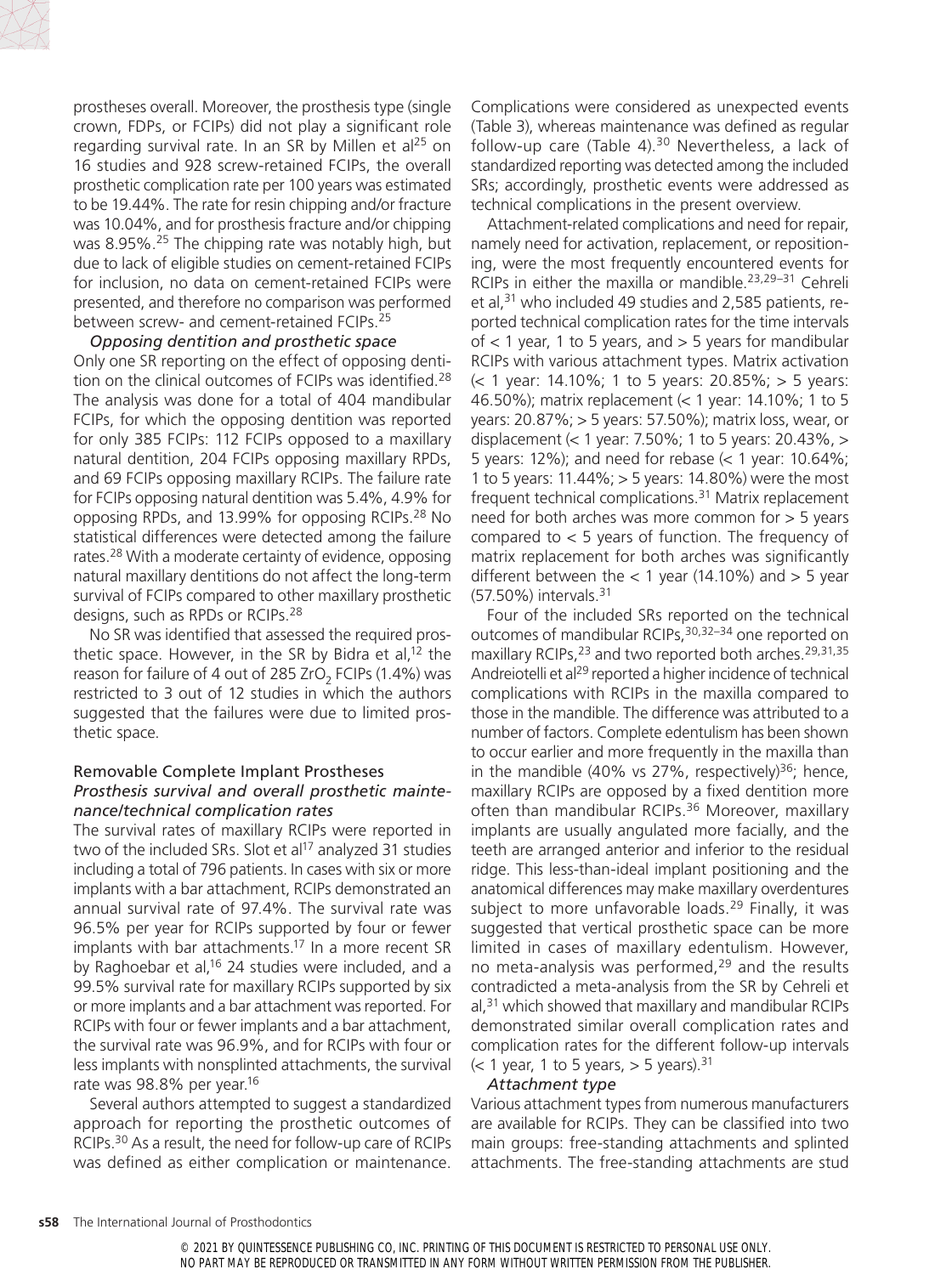| Complication type                     | Component definition                                                                                                                                                                                                                                                                           |  |
|---------------------------------------|------------------------------------------------------------------------------------------------------------------------------------------------------------------------------------------------------------------------------------------------------------------------------------------------|--|
| Patrix loosening                      |                                                                                                                                                                                                                                                                                                |  |
| Patrix activation                     | The "patrix" refers to bars/superstructures, free-standing<br>attachments, and/or their components, such as screws.                                                                                                                                                                            |  |
| Patrix replacement                    |                                                                                                                                                                                                                                                                                                |  |
| Patrix fracture                       |                                                                                                                                                                                                                                                                                                |  |
| Matrix dislodging, wear, or loosening | The "matrix" refers to O-ring, resilient cap, and magnet<br>attachments, as well as all types of metal alloy or plastic bar clips<br>(single sleeve or multiple sleeve) and the permanent resilient<br>lining material connecting the inner abutment and cantilevered<br>bars/superstructures. |  |
| Matrix activation                     |                                                                                                                                                                                                                                                                                                |  |
| Matrix replacement                    |                                                                                                                                                                                                                                                                                                |  |
| Matrix fracture                       |                                                                                                                                                                                                                                                                                                |  |
| <b>RCIP</b> fracture                  | Fracture of acrylic resin or fractured denture teeth.                                                                                                                                                                                                                                          |  |
| Reline of RCIPs                       |                                                                                                                                                                                                                                                                                                |  |

#### **Table 3** Possible Prosthetic Complications of RCIPs

#### **Table 4** Examples of Prosthetic Maintenance of RCIPs

| Prophylaxis, minor occlusal or anatomical corrections, polishing                                                                                          |
|-----------------------------------------------------------------------------------------------------------------------------------------------------------|
| Prosthesis screw tightening or replacement not more than once a year after the first year                                                                 |
| Activation, repair, and/or replacement of either the matrix or patrix not more than two<br>times in the first year and a maximum of five times in 5 years |
| Denture relining not more than once in 5 years                                                                                                            |

attachments—such as ball, Locator, or telescopic—and magnets. Splinted attachments are also known as bar attachments and are mainly classified as flexible or rigid bars.

The effect of attachment type on the clinical outcomes of RCIPs has been studied in various SRs.16,17,23,29,30,32–34 In regard to the survival rates of maxillary RCIPs, Slot et al<sup>17</sup> reported significantly better results with four-implant–supported RCIPs with bar attachments compared to four-implant–supported RCIPs with ball attachments. Also, Raghoebar et al<sup>16</sup> stated that maxillary RCIPs supported by four or more implants with splinted attachments are accompanied by higher implant and RCIP survival rates compared to RCIPs supported by 4 or fewer implants and free-standing anchorage.

In a recent SR and meta-analysis on mandibular RCIPs, Leão et al<sup>33</sup> reported that splinted and free-standing attachments showed no statistical difference regarding prosthetic complications. Nonetheless, the observed complication types were different. Clip and RCIP fracture were more common with bar attachments, whereas free-standing attachments and ball attachments demonstrated more need for matrix change and deformation of the plastic components.<sup>33</sup> Moreover, the complications were different between resilient (Dolder) and rigid (milled) bar designs.<sup>33</sup> Fewer interventions were needed when using rigid anchorage with milled bars and metal-reinforced four-implant–supported RCIPs compared to resilient stabilization provided from round bars for RCIPs, but no difference was detected for twoimplant–supported RCIPs.29,30 This event is related to the capability of the rigid anchors to limit the movement and rotation of the RCIPs, therefore reducing the wear of the attachments. Moreover, a higher need for relines was observed with free-rotation designs.30 Cantilever extensions of bar attachments were also addressed as a contributing factor for increased technical complications.23

Keshk et al<sup>32</sup> investigated the technical complication rates of telescopic attachments compared to ball and bar attachments. Based on their meta-analysis, no statistical difference was reported between telescopic and ball attachments with respect to the technical complication rates for matrix activation, matrix replacement, patrix replacement, overdenture relining, and overdenture remake.32 Moreover, only one of the included studies investigated a comparison between telescopic attachments and bar attachments. Telescopic attachments demonstrated a smaller number of complications compared to milled bars<sup>32</sup>; however, it was stated that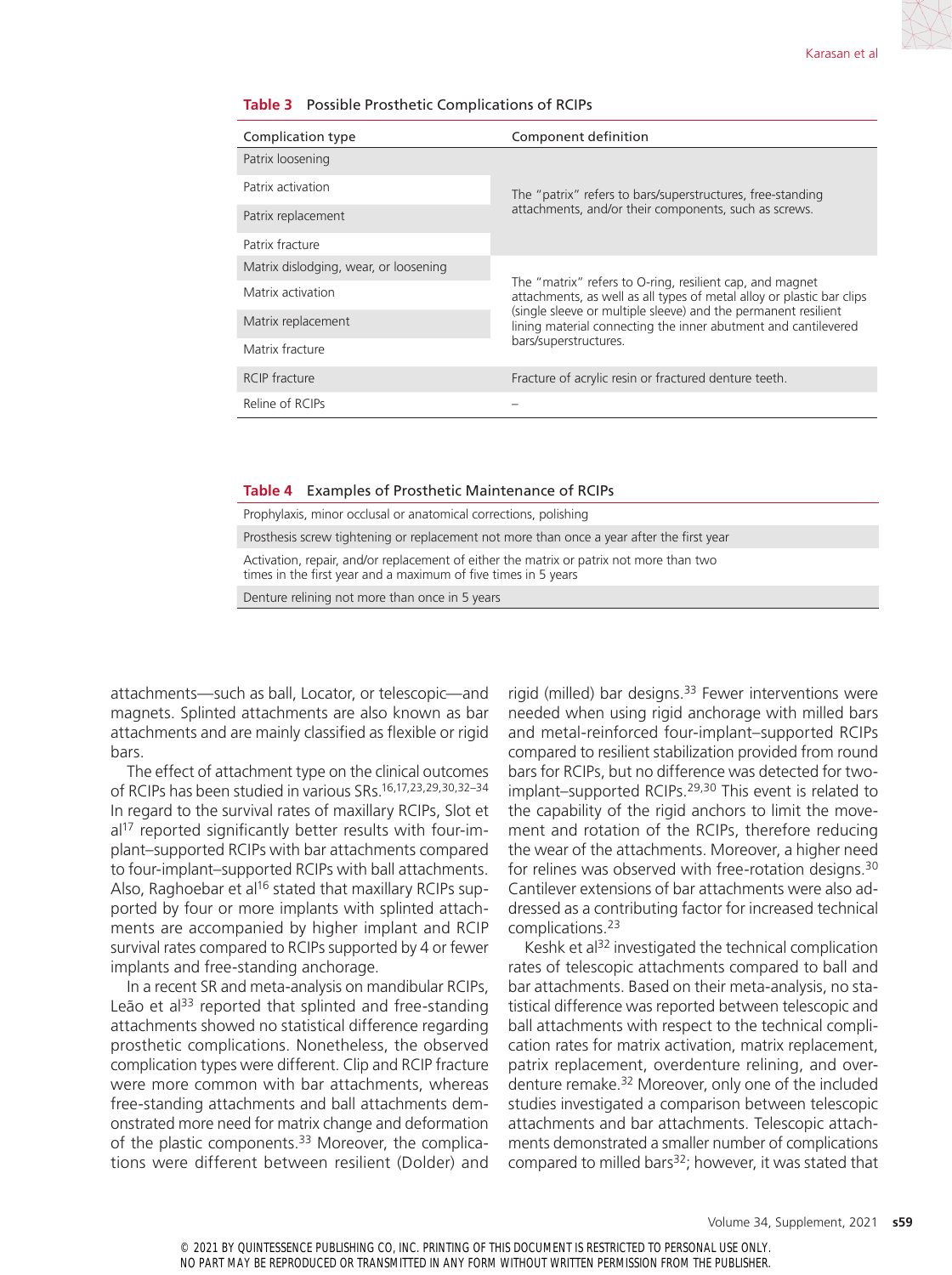

The findings of the comprehensive review by Cehreli et  $al^{31}$  evaluated the complications of both maxillary and mandibular RCIPs based on 49 studies, and attachment system had no effect on the incidence of technical complications. Similarly, a recent Cochrane review by Payne et al<sup>37</sup> based on 294 mandibular RCIPs reported no influence of different attachment systems on prosthodontic success or prosthodontic maintenance. Ball attachments showed higher short-term need for repair requirement compared to bar attachments; however, it was stated that the quality of the evidence was low.<sup>37</sup> Hence, it was not possible to identify any preferred attachment system for mandibular RCIPs.

## *Opposing dentition and prosthetic space*

In general, more vertical and horizontal prosthetic space is needed for components supporting RCIPs than for fixed restorations. In cases when RCIPs are considered as a treatment option, the arches should accommodate enough space for the attachment, the housings/bar clips, and the prosthesis thickness.38 Lack of sufficient prosthetic space will lead to inadequate dimensions of both the attachments and the prosthesis. However, an evidence-based definition of sufficient prosthetic space, or a direct correlation between insufficient interarch space and clinical outcomes of RCIPs, are not possible at present. Nonetheless, there were efforts to calculate the required minimum vertical prosthetic space. Andreiotelli et al<sup>29</sup> suggested a minimum vertical distance from the implant platform level to the incisal edge of the RCIP of 13 to 14 mm for bar attachments and 10 to 11 mm for free-standing attachments. Moreover, the vertical space requirement was reported to be highest for bar attachments, followed by telescopic attachments and then ball and magnet attachments.<sup>29</sup>

The relationship between technical complications and opposing arch characteristics was investigated by only one SR35 including 20 clinical studies (10 on maxillary RCIPs and 10 on mandibular RCIPs). Although information on opposing dentition was included, no attempts were made to correlate it with technical complications. Standardized reporting of opposing dentition is lacking in the literature, but possible antagonists include natural dentition, complete denture, RPD, FCIP, RCIP, natural dentition + implant-supported FPD, and natural dentition + tooth-supported FPD. Also, Osman et al<sup>23</sup> reported that denture base fracture of maxillary prostheses increased when the natural dentition was present as a counterpart, especially in cases of reduced palatal coverage and absence of metal reinforcement.

## **DISCUSSION**

This overview aimed to investigate the clinical outcomes of FCIPs and RCIPs with respect to prosthetic survival rates and technical complication rates. An in-depth analysis of SRs was performed to identify the factors that can cause or increase the rate of failure/technical complications. There is a consensus in the existing literature focusing on complete implant prostheses, either fixed or removable, that while prosthesis survival rates are high for short-term<sup>11,17</sup> and long-term<sup>11,13,14</sup> followup periods, technical complications are unavoidable for both types of prosthesis.12–15,22–24,29,31–33 Accordingly, it was widely recommended that there should be a focus on reducing and minimizing complication rates.22 In this context, analyzing the existing evidence on the probable causes of technical complications is highly important. These factors can be related to the prosthetic material, the attachment/fixation type, the interarch space, and, finally, the opposing dentition. Despite SRs reporting extensively on survival and complication rates, multivariate analysis of prosthetic characteristics is mostly lacking due to multiple interacting factors and differences in reporting.

Although the use of metal-based prosthetic materials for FCIPs has a longer history in the literature, highstrength ceramics are becoming widely used. Although clinical outcomes have proven to be similar for all types of prosthetic materials, $11$  it should be kept in mind that the follow-up periods for ZrO<sub>2</sub> FCIPs are limited (up to 8 years) compared to conventional FCIP prosthetic materials (ie, metal-acrylic resin).11 Furthermore, reports on the clinical requirements for different prosthetic materials namely identify prosthetic space, and information on the influence of the opposing dentition is lacking. Better quantification and documentation of all possible parameters are therefore required to improve treatment and objective guidelines for a follow-up protocol.

Screw-retained FCIPs have a tendency to show more technical complications than cement-retained FCIPs.26 However, because FCIPs are more prone to technical complications compared to FDPs and single crowns,26 screw retention is recommended for FCIPs due to the retrievability.26 Moreover, all-ceramic materials showed higher complication rates<sup>26</sup> when used with screw retention, especially when the material thickness was insufficient.

One included SR focused on the influence of the opposing dentition on FCIP survival and found no significant differences between the survival rates of FCIPs opposing the natural dentition, an RPD, or an RCIP.28 However, FCIPs were pooled for different types of prosthetic material as well as for fixation type. Moreover, the possible influence on technical complication rates of opposing natural dentition was not analyzed.28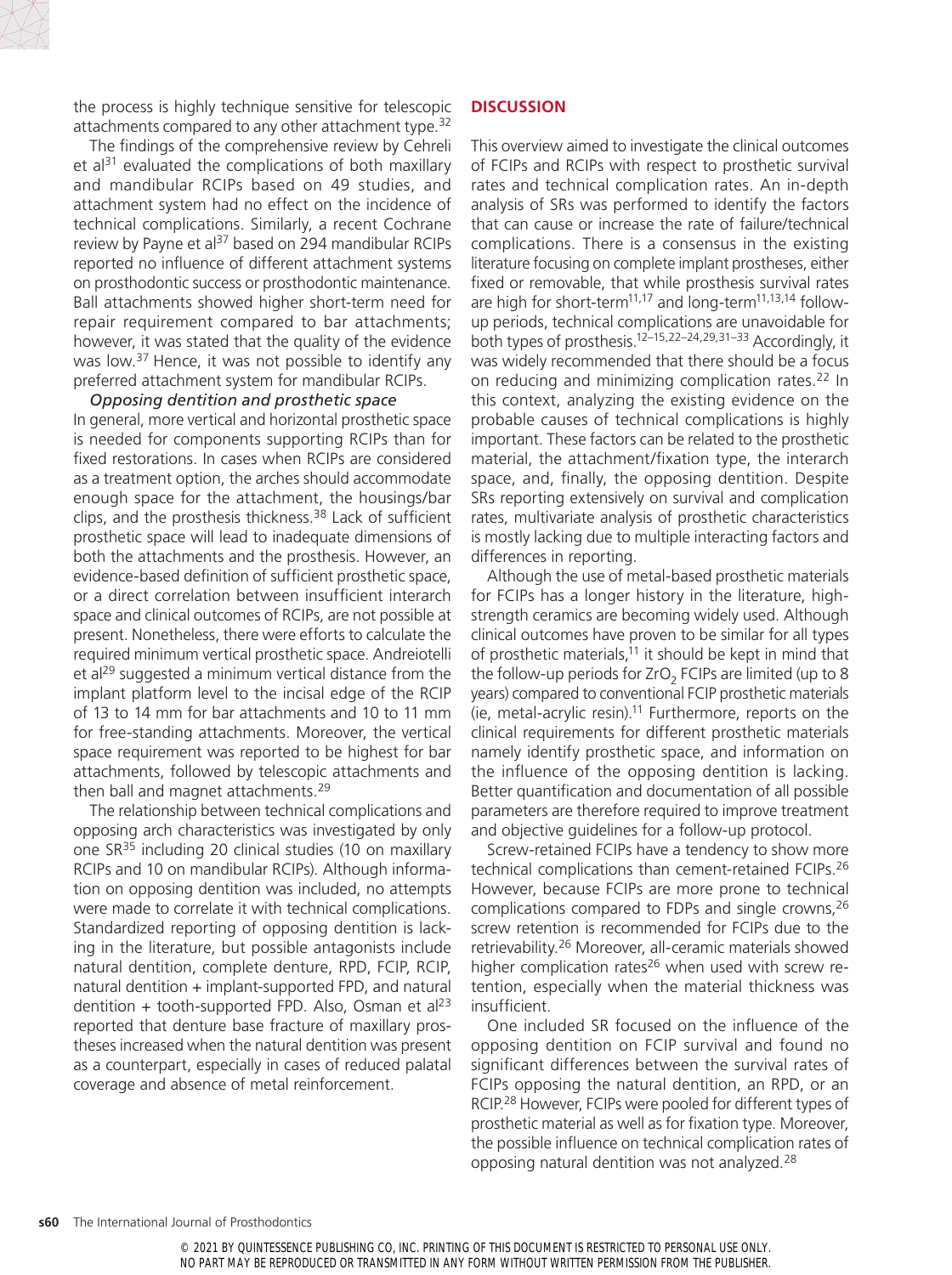Clinical outcomes of RCIPs retained by different attachment systems have been widely reported. Similar survival rates were reported for splinted and free-standing attachment systems; $33$  however, the technical complication types differed. Each attachment system comes with clinical prerequisites and different indications. Existing prosthetic space, interimplant distance, implant position and angulation, and number of implants can be considered as factors that dictate the implant attachment of preference.<sup>39,40</sup> When illpositioned implants are combined with free-standing attachments, the insertion path and fit will not be optimal, which may result in a higher incidence of need for matrix change or patrix wear. In cases of misangulated implants, bar attachments are preferred to correct the axis deviations and achieve better insertion.41 Rather interestingly, the factors affecting the clinician's preference regarding attachment type can be quite variant. A survey showed that clinicians often select attachments based on subjective criteria, such as their expertise, personal comfort, dental technician's preference, or by influence of marketing strategies.<sup>42</sup> Incorrect selection of an attachment type may result in higher maintenance need and complication rates.

Only one SR focusing on the effect of opposing dentition on clinical outcomes of RCIPs was identified.35 The authors reported that the influence of the opposing dentition could not be investigated due to lack of evidence. Even though no agreement exists in the literature regarding the effect of opposing dentition on complication rates of RCIPs, in a number of clinical studies on maxillary RCIPs, the opposing dentition was addressed as a factor causing increased complication or failure rates.43–47 A fixed dentition (either a fixed prosthetic reconstruction or natural dentition) as antagonist can presumably create higher forces and may lead to increased complication rates. Moreover, limitations in vertical space for the prosthetic components and matrix are suggested to be more common in the maxilla, which may lead to higher complication and failure rates.36 Yet, amid the statements indicating that interarch space and opposing dentition can be accounting factors, no evidence-based results can be obtained from the current literature.

Future clinical trials designed to evaluate the clinical outcomes of FCIPs or RCIPs should be more standardized with regard to the attachment system used, prosthetic materials selected, interarch space, and status of the opposing arch to enable more definite conclusions to be drawn. Consensus is needed among investigators when it comes to using the same terminology. The influences of opposing arch and interarch space on technical complication rates of RCIPs and FCIPs should also be evaluated within RCTs.

### **CONCLUSIONS**

Both FCIPs and RCIPs can be considered eligible treatment options for the rehabilitation of complete edentulism due to their high overall survival rates. Technical complications are frequent events that cannot be avoided but can be minimized. However, there is a void in the literature regarding possible contributing factors (eg, opposing dentition, prosthetic space requirement) and their influences on technical complication rates. Although screw retention is recommended for FCIPs, no prosthetic material can be considered as the material of choice over another, since the clinical outcomes were similar. Similarly, attachment type has no influence on the overall clinical outcomes of RCIPs, and the influences of opposing dentition and required prosthetic space were not investigated sufficiently. A need for well-designed clinical trials evaluating the effect of interarch space requirement and opposing dentition on prosthodontic survival and complication rates is warranted.

#### **ACKNOWLEDGMENTS**

This review was conducted as a part of Oral Reconstruction Foundation Expert Meeting that took place in March 2019 in Prague, Czech Republic. The authors report no conflicts of interest.

#### **REFERENCES**

- 1. Goodacre C, Goodacre B. Fixed vs removable complete arch implant prostheses: A literature review of prosthodontic outcomes. Eur J Oral Implantol 2017;10(suppl 1):s13–s34.
- 2. Bergman B, Carlsson GE. Review of 54 complete denture wearers. Patients' opinions 1 year after treatment. Acta Odontol Scand 1972;30:399–414.
- 3. Fontijn-Tekamp FA, Slagter AP, Van Der Bilt A, et al. Biting and chewing in overdentures, full dentures, and natural dentitions. J Dent Res 2000;79:1519–1524.
- 4. Haraldson T, Karlsson U, Carlsson GE. Bite force and oral function in complete denture wearers. J Oral Rehabil 1979;6:41–48.
- 5. Slagter AP, Bosman F, van der Glas HW, van der Bilt A. Human jaw-elevator muscle activity and food comminution in the dentate and edentulous state. Arch Oral Biol 1993;38:195–205.
- 6. Tallgren A. The continuing reduction of the residual alveolar ridges in complete denture wearers: A mixed-longitudinal study covering 25 years. 1972. J Prosthet Dent 2003;89:427–435.
- 7. Cibirka RM, Razzoog M, Lang BR. Critical evaluation of patient responses to dental implant therapy. J Prosthet Dent 1997;78:574–581.
- 8. Awad MA, Locker D, Korner-Bitensky N, Feine JS. Measuring the effect of intra-oral implant rehabilitation on health-related quality of life in a randomized controlled clinical trial. J Dent Res 2000;79:1659–1663.
- 9. Adell R, Lekholm U, Rockler B, Brånemark PI. A 15-year study of osseointegrated implants in the treatment of the edentulous jaw. Int J Oral Surg 1981;10:387–416.
- 10. Carlsson GE, Lindquist LW. Ten-year longitudinal study of masticatory function in edentulous patients treated with fixed complete dentures on osseointegrated implants. Int J Prosthodont 1994;7:448–453.
- 11. Bagegni A, Abou-Ayash S, Rücker G, Algarny A, Att W. The influence of prosthetic material on implant and prosthetic survival of implantsupported fixed complete dentures: A systematic review and metaanalysis. J Prosthodont Res 2019;63:251–265.